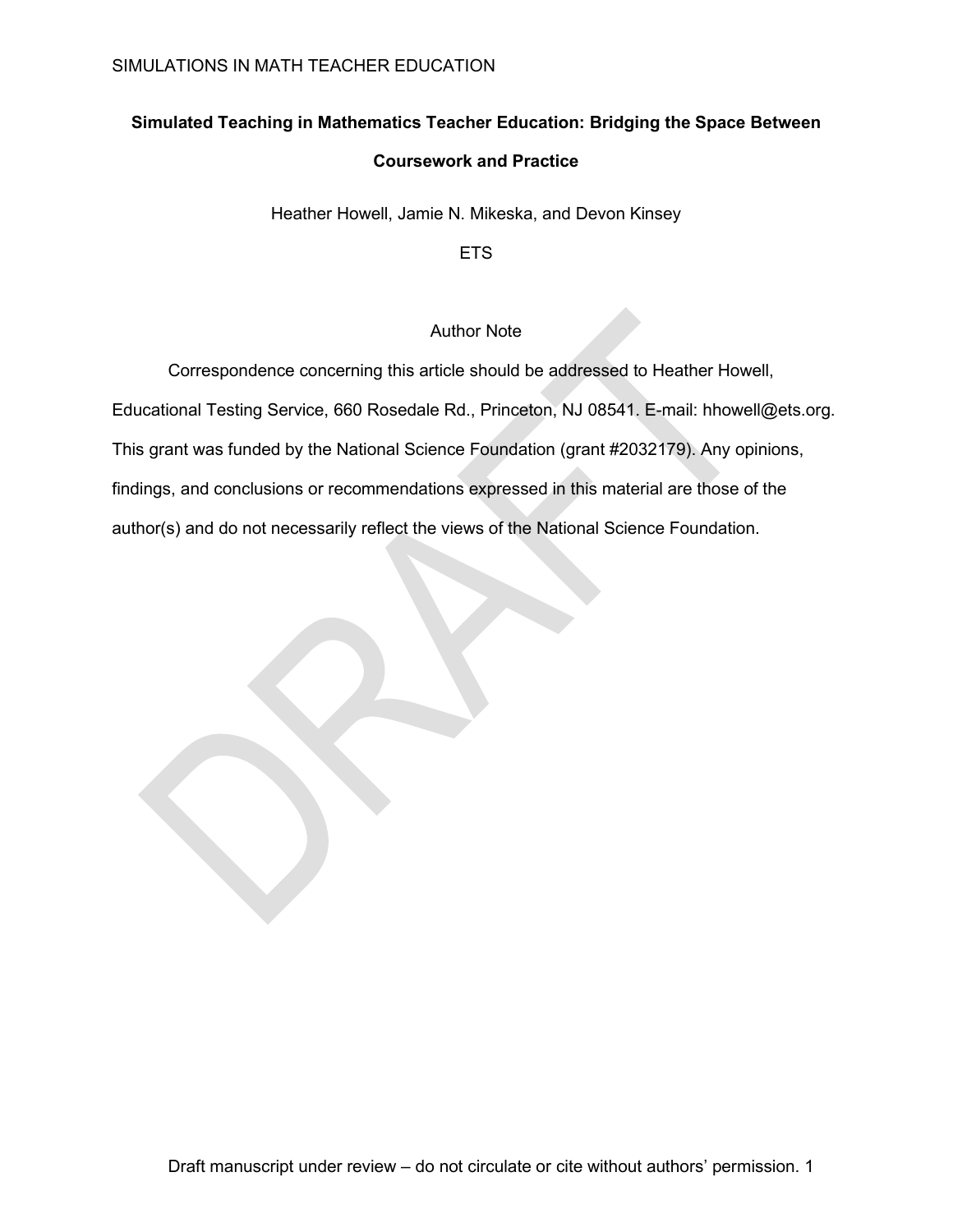# **Simulated Teaching in Mathematics Teacher Education: Bridging the Space Between Coursework and Practice**

## **Abstract**

This paper explores the perennial challenge Mathematics Teacher Educators (MTEs) face in connecting coursework and field experiences for their preservice teachers (PSTs). Four MTEs implemented an online simulated teaching task in their elementary mathematics course during COVID-19, when traditional ways to practice teaching were less available. We observed instruction, interviewed MTEs, and administered PST and MTE surveys. Most PSTs (93%) and all MTEs recommended simulated teaching for future use in courses. MTEs reported on how they used video records from the simulated teaching to reflect on their teaching practice. We argue that standardized simulated teaching offers unique affordances, including the afforded degree of control over the challenges PSTs encounter and the formative assessment information video records provide.

Keywords: Mathematics Teacher Educators, Simulated Teaching, Formative Assessment of Teachers, Preservice Teacher Learning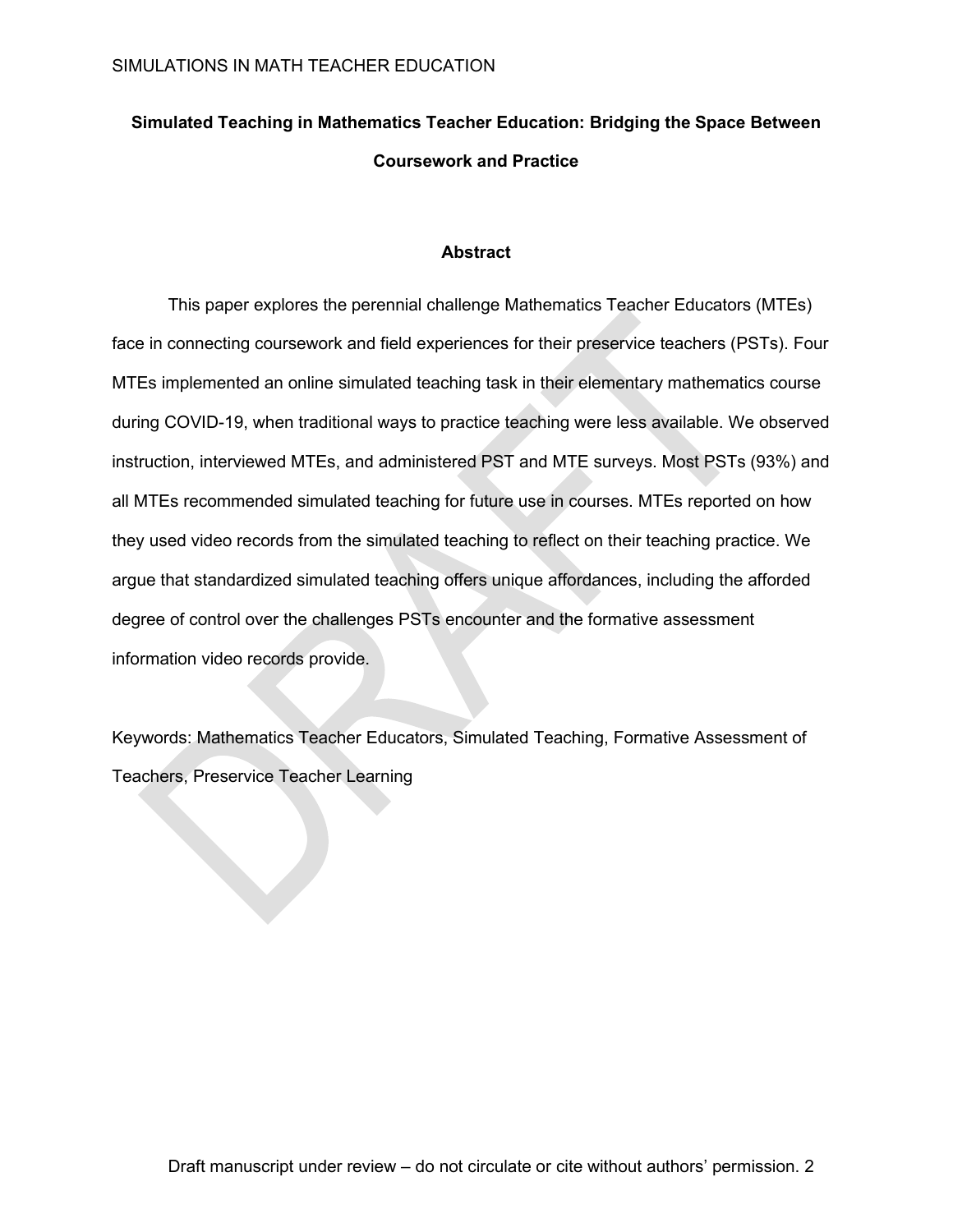# **Simulated Teaching in Mathematics Teacher Education: Bridging the Space Between Coursework and Practice**

#### **Problem Statement**

Mathematics teacher educators (MTEs) face a challenge that mathematics teachers do not. A mathematics teacher can prepare their students to take on mathematics problems, can offer them practice problems to work through under the teacher's watchful eye, can select those problems to provide particular challenges or reveal particular thought patterns, and can use formative assessment activity to provide both the teacher and the student insight into what more is needed. An MTE focused on a problem of teaching practice can prepare the preservice teachers (PSTs), but cannot select or easily monitor the teaching challenges they will encounter in the field, and may not know how to adjust instruction to better meet their needs.

This challenge is present in both the adequacy of PSTs' opportunities to learn from practice and the degree to which practice is connected to academic learning. Rehearsals and role playing with peers are under the MTE's control, relatively easy to enact, and flexible to fit pedagogical intent. They can, however, feel inauthentic to PSTs who, knowing that they are teaching their peers and not children, may struggle to represent student thinking authentically. Field placements are more authentic by virtue of taking place in real classrooms, although it could be argued that they embed inauthenticity associated with the PST not being the teacher of record. For example, the PST may be required to enact lesson plans they did not craft, or may not have the opportunity to establish norms and build trust from the start of the school year.

The learning opportunities present in field placements are also generally much less under the control of the MTE. Mentor teachers may or may not model the teaching practices that are the focus of instruction in methods courses, limiting PSTs' opportunities to observe and practice certain types of instruction.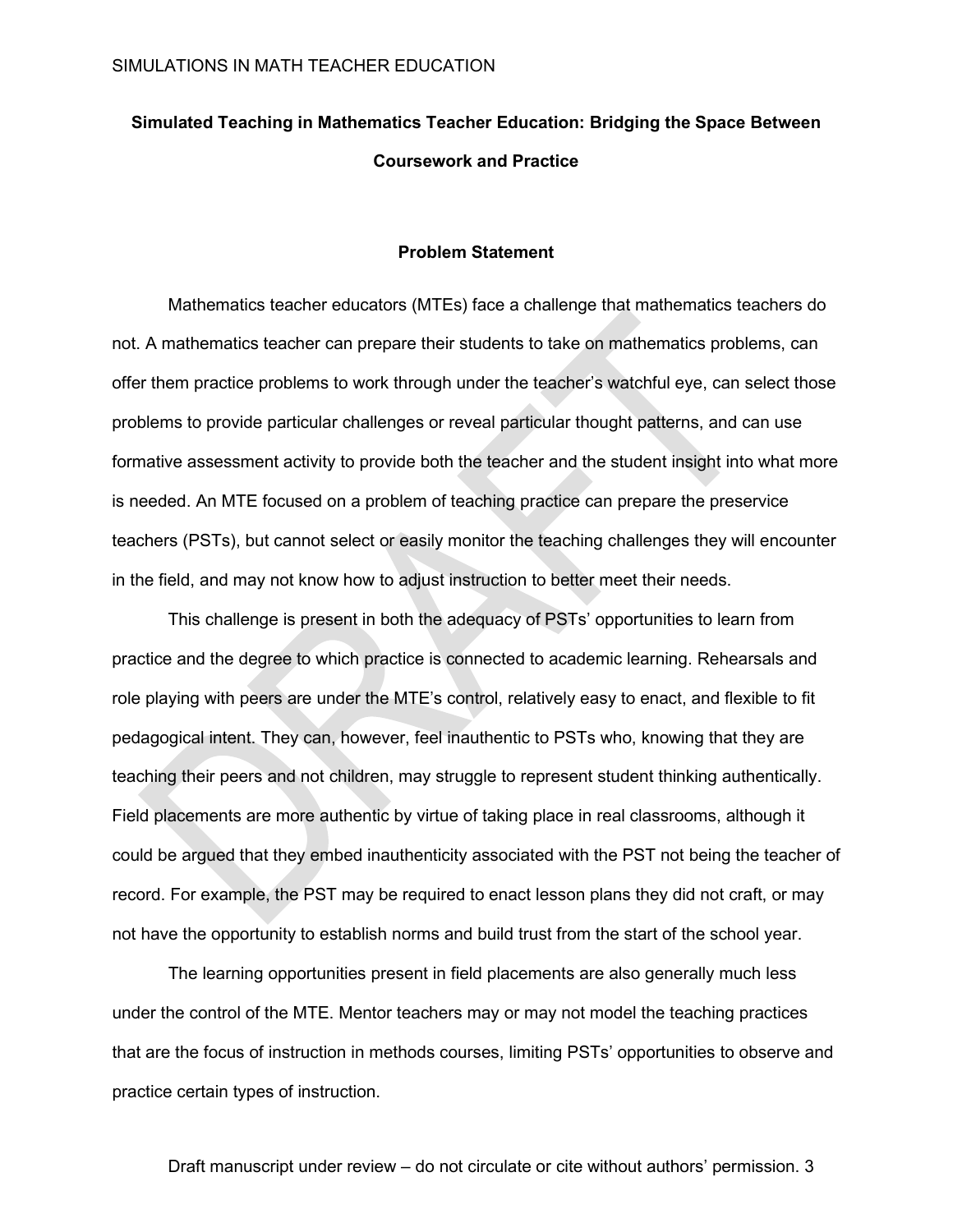Finally, MTEs often lack information about their PSTs' field placements, sometimes having to rely on the reports of colleagues, mentor teachers, or PSTs' self-report. In other cases, MTEs may observe PST instruction directly but must manage the challenge of observing multiple PSTs at multiple sites, often resulting in observations that that are brief or non-optimal in other ways. And even where direct observation, video records, or reliable reports are available, MTEs must grapple with variation among placement sites and contexts. At best it may be possible to draw conclusions about how an individual PST is doing within a particular context at a moment in time. It would be very difficult to conclude for a class of PSTs where they are struggling collectively with respect to particular practices. If MTEs cannot easily gauge how the PSTs are doing in their teaching practice, it follows that it would be difficult for MTEs to evaluate the success of their own instruction.

During the COVID-19 pandemic, this challenge was amplified for many MTEs. Many PSTs did not have access to opportunities to work with real children, while others worked with them under unusual conditions such as remote teaching or classrooms where social distancing requirements made sitting in rows rather than groups or circles the norm. Some universitybased supervisors could not enter school buildings to observe teaching in an effort to limit personal interactions during the pandemic. And many MTEs had to teach in unfamiliar ways, fully or partially online, and with asynchronous instruction more common than has typically been the case.

These challenges, while unusually acute due to COVID-19, remain versions of challenges that MTEs have long faced in bridging the space between coursework and teaching practice. And in turn, solutions attempted during COVID-19 may prove useful more generally, and tools adopted in desperation may become tools we use routinely moving forward. In this manuscript, we describe one such tool, simulated teaching, that four MTEs used as part of methods coursework in the Fall 2020 semester as a way to help their PSTs practice teaching during a time of limited opportunity. We focus on two research questions; first, what evidence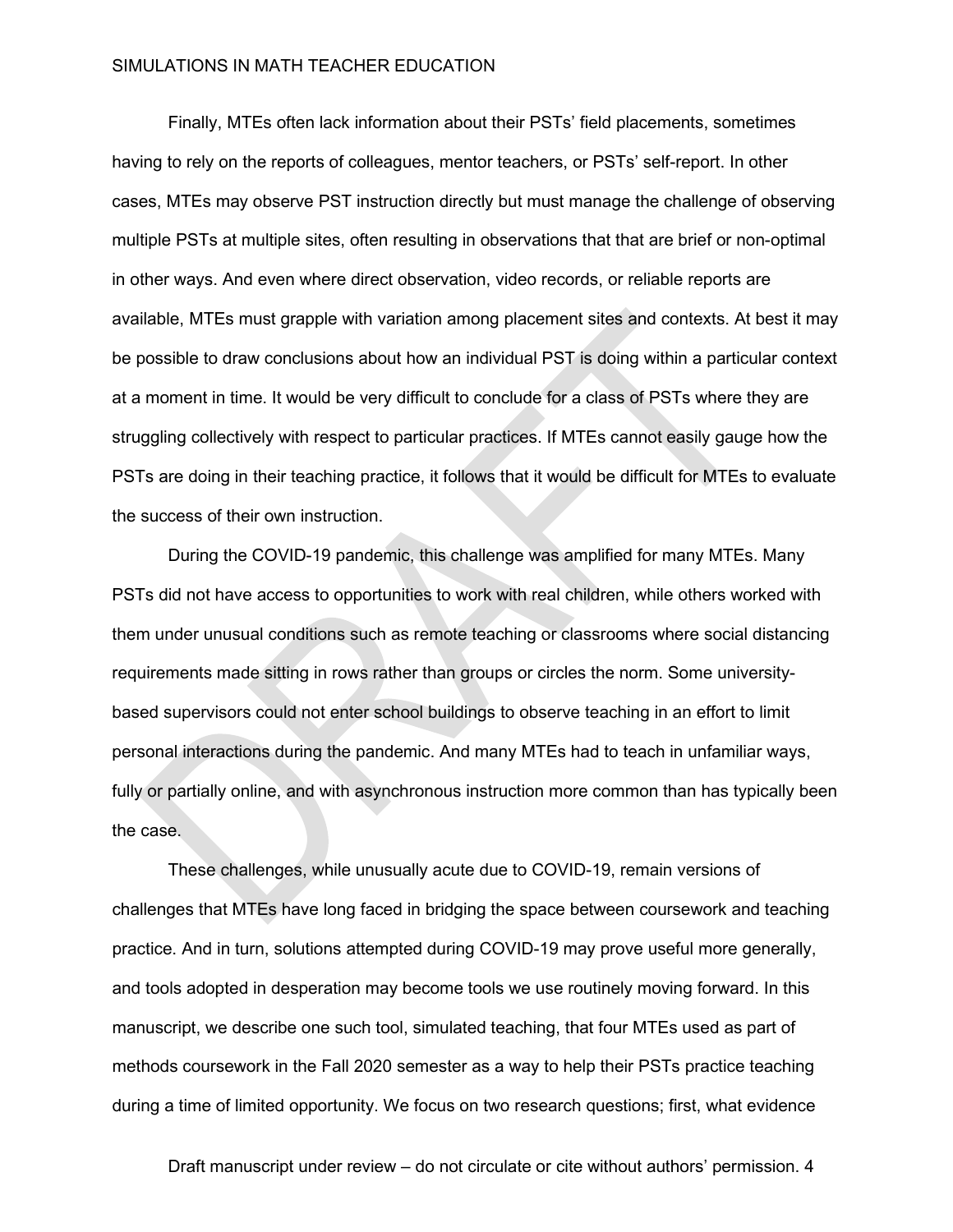we have that embedding simulated teaching in the course was useful to the MTEs and their PSTs, and second, how the video records generated from the simulated teaching provided useful formative assessment information for the MTEs.

## **Background**

#### **(Teaching) Practice Makes Perfect**

In recent years, scholars have called for a shift to more practice-based models of teacher education (e.g. Ball & Forzani, 2009), proposing tighter links between teacher development traditionally housed in coursework and the types of engagement traditionally housed in field placements or internships, via opportunities for "repeated opportunities for novices to practice carrying out the interactive work of teaching" (Ball & Forzani, 2009, p. 500). Professional standards note the importance of such opportunities. For example, the Association of Mathematics Teachers Educators' (AMTE) Standards for Preparing Teachers of Mathematics (2017) states programs should "include clinical experiences that are guided on the basis of a shared vision of high-quality mathematics instruction and have sufficient support structures and personnel to provide coherent, developmentally appropriate opportunities for candidates to teach and to learn from their own teaching and the teaching of others" (p. 26). This idea of practicing the work of teaching outside of and prior to entering the classroom is often referred to using Grossman et al.'s (2009) language, as the *approximation of practice*.

This shift toward a focus on practice is both subtle and dramatic. Approximations of teaching such as peer teaching have long had a role in teacher preparation. The underlying idea that teachers learn by practicing teaching is not new (Zeichner, 2012). What is new is the degree of emphasis on conceptualizing such approximation opportunities in more systematic and deliberate terms (Howell et al., 2019). Approximation is not just substitute for "real" practice; it is its own pedagogical structure. One type of approximation is standardized simulation, such as professors acting in the role of K-12 students (e.g. Shaughnessy et al., 2018), the use of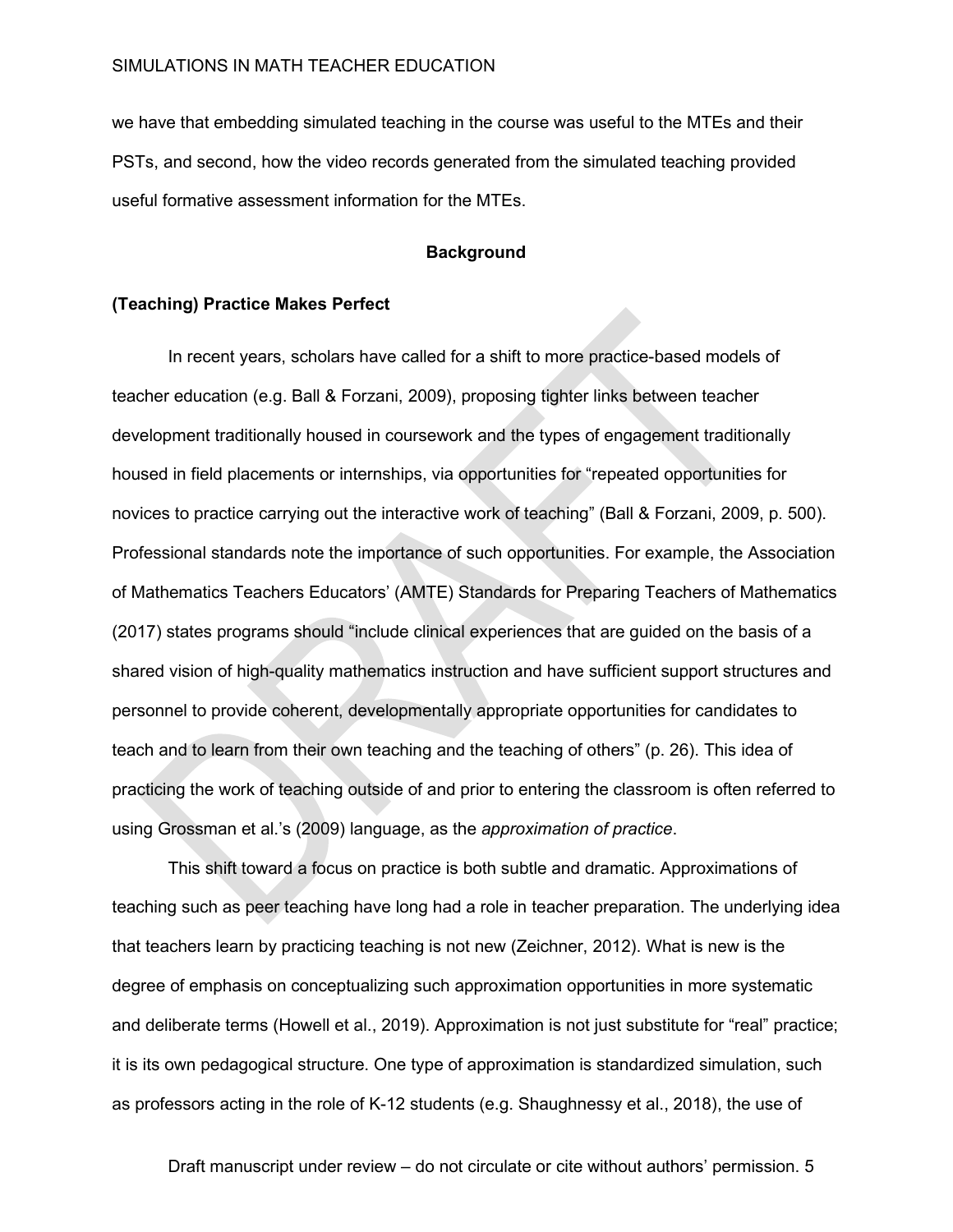technology to create a context for interaction (e.g. Herbst & Chazen, 2015), or the use of immersive technologies that seek to approximate the look and feel of interacting with children under more controlled conditions (e.g. Straub, 2018). Research suggests that it is not just engagement in simulated teaching that supports teacher learning but engagement in the cycle of activities around such engagement, including the support and feedback that a teacher educator provides (Benedict et al., 2016). And under COVID-19 constraints, simulated teaching has become more mainstream, as reflected in the endorsement of professional organizations such as the American Association of Colleges for Teacher Education (AACTE, 2020).

#### **Simulated Teaching as Formative Assessment**

Black and Wiliam (1998) offer the seminal definition of formative assessment as "all those activities undertaken by teachers, and/or by their students, which provide information to be used as feedback to modify the teaching and learning activities in which they are engaged" (pp. 7–8). As noted in Penuel & Shepard (2016), definitions of formative assessment are somewhat controversial, with some scholars focused on formalized assessment while others interpret formative assessment as nearly synonymous with instruction that allows a teacher to understand what learners are understanding. The literature on formative assessment of teacher performance is relatively sparse, mostly representing teachers' engagement in systematic reflection about their teaching (Howell et al., 2019; Tigelaar & Beijaard, 2013), with video records often an object of reflection. Video records of teaching under standardized conditions constitute an unusual object in teacher education because they allow comparison and allow the MTE to see patterns in the information that can inform the MTEs' own teaching practice (Liebars & Howell, 2020), making it a form of formative assessment.

## **The Argument for Simulated Teaching as Approximation of Practice**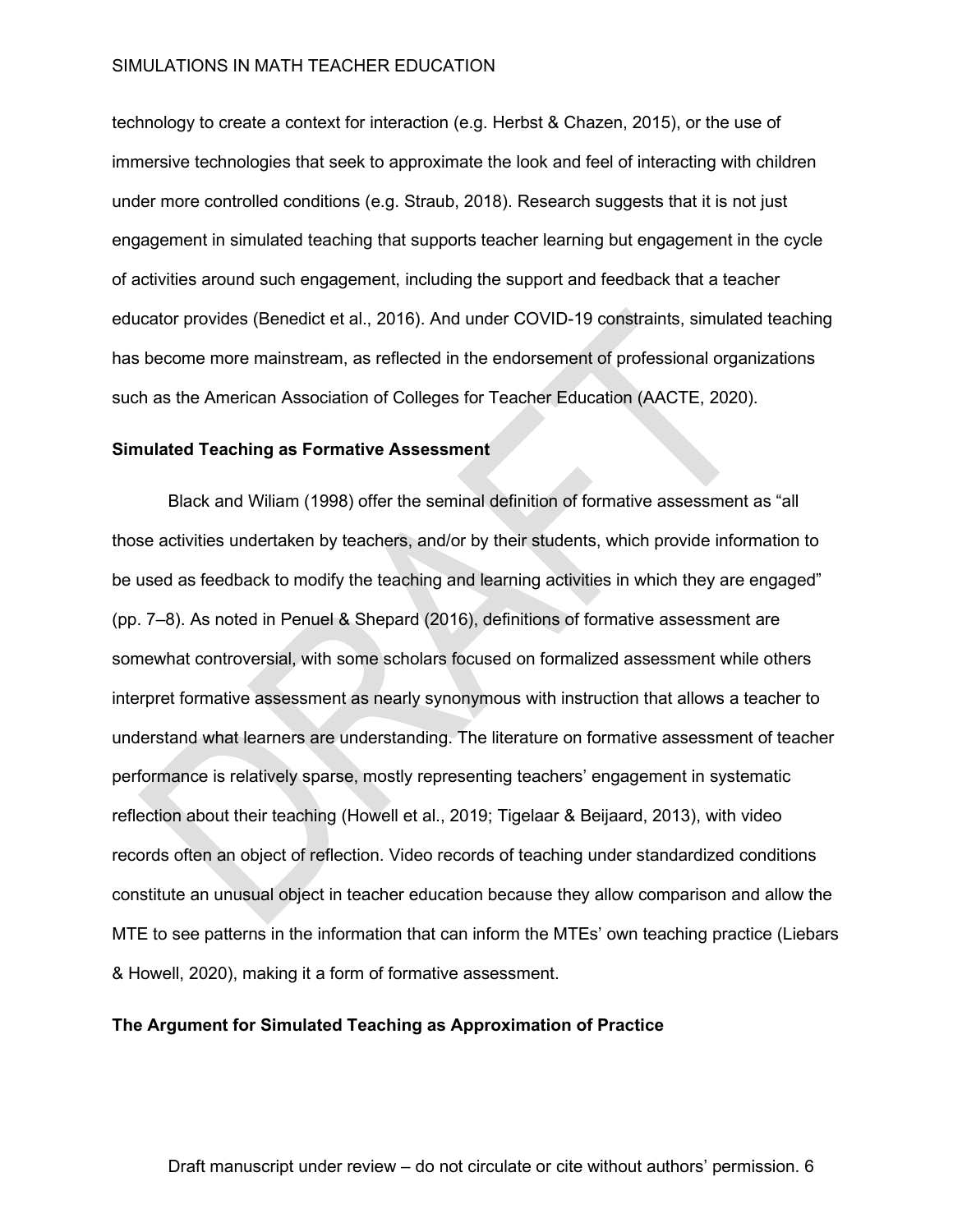We make two main arguments for the utility of the use of simulated teaching to approximate practice. First, simulated teaching affords the MTE a type of control rarely available to them over the types of teaching challenges their PSTs encounter. Second, the artifacts from simulated teaching sessions (in this case, video-recordings) constitute a form of formative assessment information that provides MTEs with an unusual comparative window into their PSTs' teaching practice and that can then be used to inform next steps. We illustrate these general arguments in the context of a specific study in which one simulated teaching task, the *Ordering Fractions* task, was implemented within an instructional cycle at four institutions.

### **Study Context**

The *Ordering Fractions* performance task (Howell et al., 2021), designed as part of a prior project, engages an individual PST in leading a 20-minute discussion with five student avatars about strategies for ordering three given fractions. The discussions took place in an online, simulated teaching environment as part of the Mursion™ system (Figure 1), in which five avatars on the screen are controlled and enacted by one trained human actor behind the scenes. Our research team, through the actor training process, carefully crafted the student avatars' content understandings, ways of learning, and responsiveness (Howell & Mikeska, 2021). As described elsewhere (Mikeska et al., 2019) this does not result in an identical experience for each PST, as their choices about how to prompt the student discussion push that discussion in variable directions. It does, however, present each PST with an intentionally standardized teaching challenge, allowing for reflection across performances that would not be possible under more naturalistic conditions.

[Figure 1]

Each PST, in advance, received a written packet of materials to use in preparing to lead the discussion. This packet includes information about the five student avatars they will meet and their background knowledge with respect to fractions, describes a problem that the students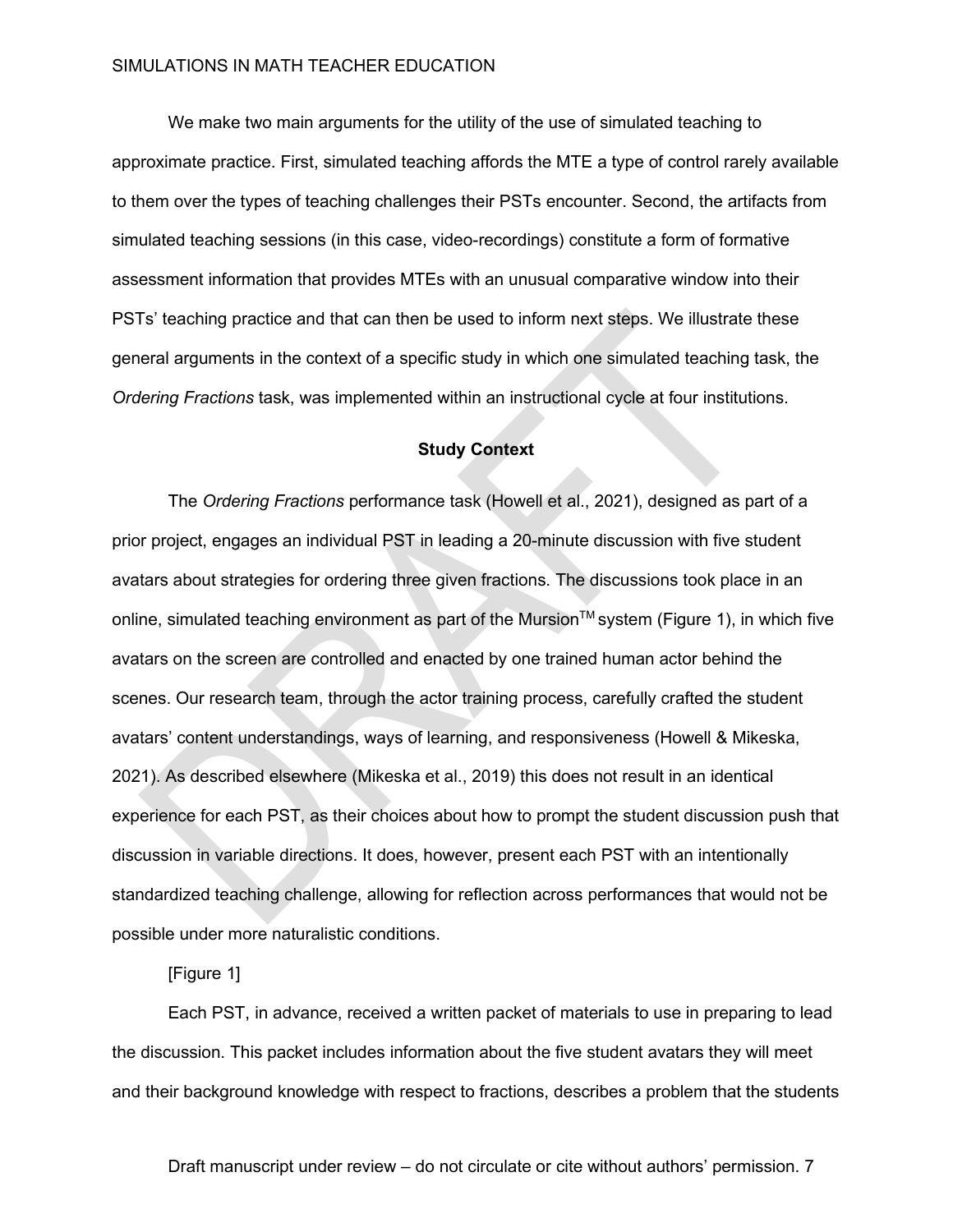have already worked on in small groups prior to the start of the simulated teaching, and provides the students' handwritten work on the problem (Figure 2). Each PST enters the simulation just at the moment that the five students are called together to discuss the work they have done independently, with the objective of engaging the students in an argumentationfocused discussion (Mikeska et al., 2019). The student work is designed to provide certain challenges and ideas. For example, two groups present correct solutions, but the generalization of their methods is complex in contrasting ways. One group has used a series of ad-hoc strategies for comparison that they (correctly) argue will not always work because for some fractions it would be "hard to compare" (Figure 2), creating space for the teacher to when and how the approach would work. Another group used a number line approach and claimed that it would always work, but if pressed will acknowledge the practical limitations of drawing a number line sufficiently accurately in all cases. The last group's answer is incorrect, relying on independent treatment of the numerator and denominator that does not account for the relationship between the two, a common student challenge that teachers can expect to encounter. By design, the ideas that are needed to address this challenge are available in the written work of the other two groups, making it possible for the teacher, by helping the students work together and connect ideas, to reach a satisfying resolution with respect to the mathematics without resorting to direct instruction.

# [Figure 2]

Each PST planned for and led their own discussion in the simulated teaching environment at a scheduled time outside of class. The written packet provided support for this planning, including an analysis of each group's written work intended to help the PST unpack and make sense of the work and guidance about teaching moves that support student engagement in argumentation-focused discussion. Additionally, the PSTs had the support of their MTEs, who committed in this project to spending a minimum of one hour (and as much time as they wished to spend) preparing their PSTs for the simulated teaching session. A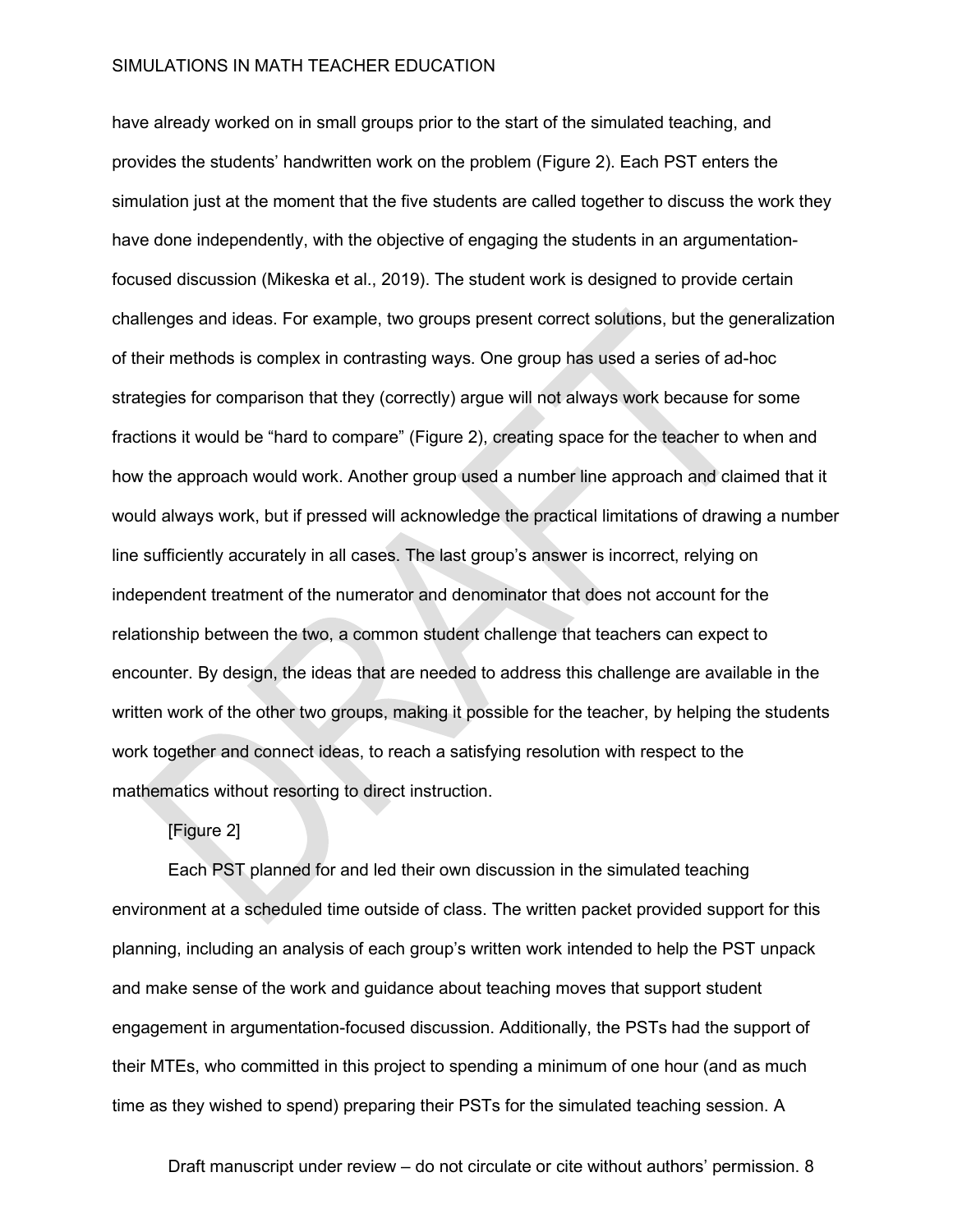second commitment made by participating MTEs was to spend a minimum of one hour (and as much time as they wished to spend) debriefing their PSTs after the experience. In addition, each PST (and their MTE) received a copy of their video recorded performance, allowing the PST to review and reflect, the MTE to assign work around that process of reflection, and for the MTE to see video records from each PST in their course.

The MTEs were provided with a short guidebook describing the task, common patterns of PST engagement that project staff members had observed in prior work, examples of preparation and debrief activities the MTEs might consider, and a definition of the argumentation-focused discussion construct as conceptualized in the task design. Components of that conceptualization include attention to student voice, coherence of discussion, encouraging student engagement with other students and with their ideas, ensuring attention to content correctness and precision of language, and a focus on engaging students in constructing and critiquing arguments (Mikeska et al., 2019).

### **Methods**

#### **Sample and Data Sources**

The four participating MTEs were selected based on an application distributed via professional organizations to represent a diverse set of sites with respect to geography, program type, and urban/rural locations, with oversampling on MSIs and HBCUs to the extent possible. Each MTE incorporated the simulated teaching experience into one section of an elementary mathematics methods or math for teachers course during the Fall 2020 semester. All enrolled PSTs utilized the simulation; PSTs who consented to participate in the research completed a survey. In total, 44% of the PSTs at site 1 consented and completed the survey, 55% at site 2, 59% at site 3, and 92% at site 4, for a total of 53 PSTs across the four sites. Demographic information is shown in Table 1.

[Table 1]

Draft manuscript under review – do not circulate or cite without authors' permission. 9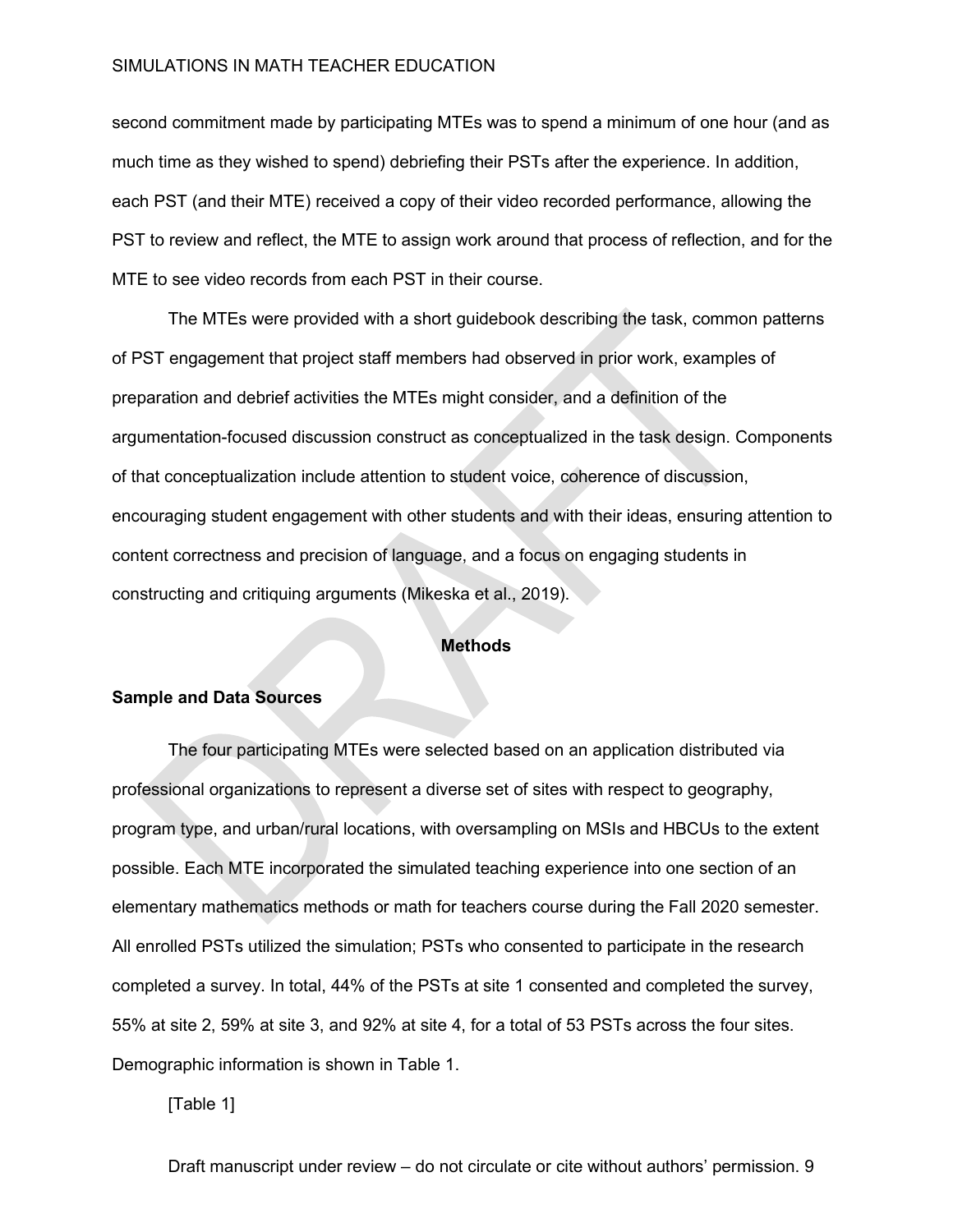Three of the programs were public universities and one private. Because of COVID-19, one course was fully asynchronous, two were hybrid synchronous courses with some PSTs attending in person and others joining virtually, and one met online only in a fully synchronous format.

Primary data sources included the following. (1) Background questionnaires completed by each MTE and PST; (2) surveys completed by each MTE and PST reflecting on the experience and what was learned; (3) observations of preparation and debrief class sessions; and (4) a focus group of the four participating MTEs which took place after all sites had completed academic activity for the semester.

### **Analysis**

Our analytic techniques included generating frequencies and descriptive statistics to represent yes/no questions, a general deductive analysis approach to coding the open-field survey responses (Miles et al., 2014), and thematic analysis (Braun & Clarke, 2006) of the focus group data. Coding analysis of the PST data began with the initial development of a provisional code tree based on a subset of the data. This provisional code tree was reconciled within the coding team, and then 25% of the data was double coded and reconciled, with the remaining responses single-coded. Because of the small n, all MTE survey responses were double coded for the purposes of calculating interrater reliability. Exact agreement and intraclass correlation coefficients (ICC) were calculated for double coded data and fell within acceptable ranges; these are noted below.

For the first research question, *what evidence do we have that the simulated teaching was useful to MTEs and PSTs*, we focused on survey questions asking MTEs and PSTs whether they would recommend simulated classroom discussions such as these for inclusion in future sections of the course and why (exact agreement 93% / 0.86 ICC for MTEs; 92% / 0.87 for PSTs). We also drew on PST self-report of what they had learned (94% agreement / 0.83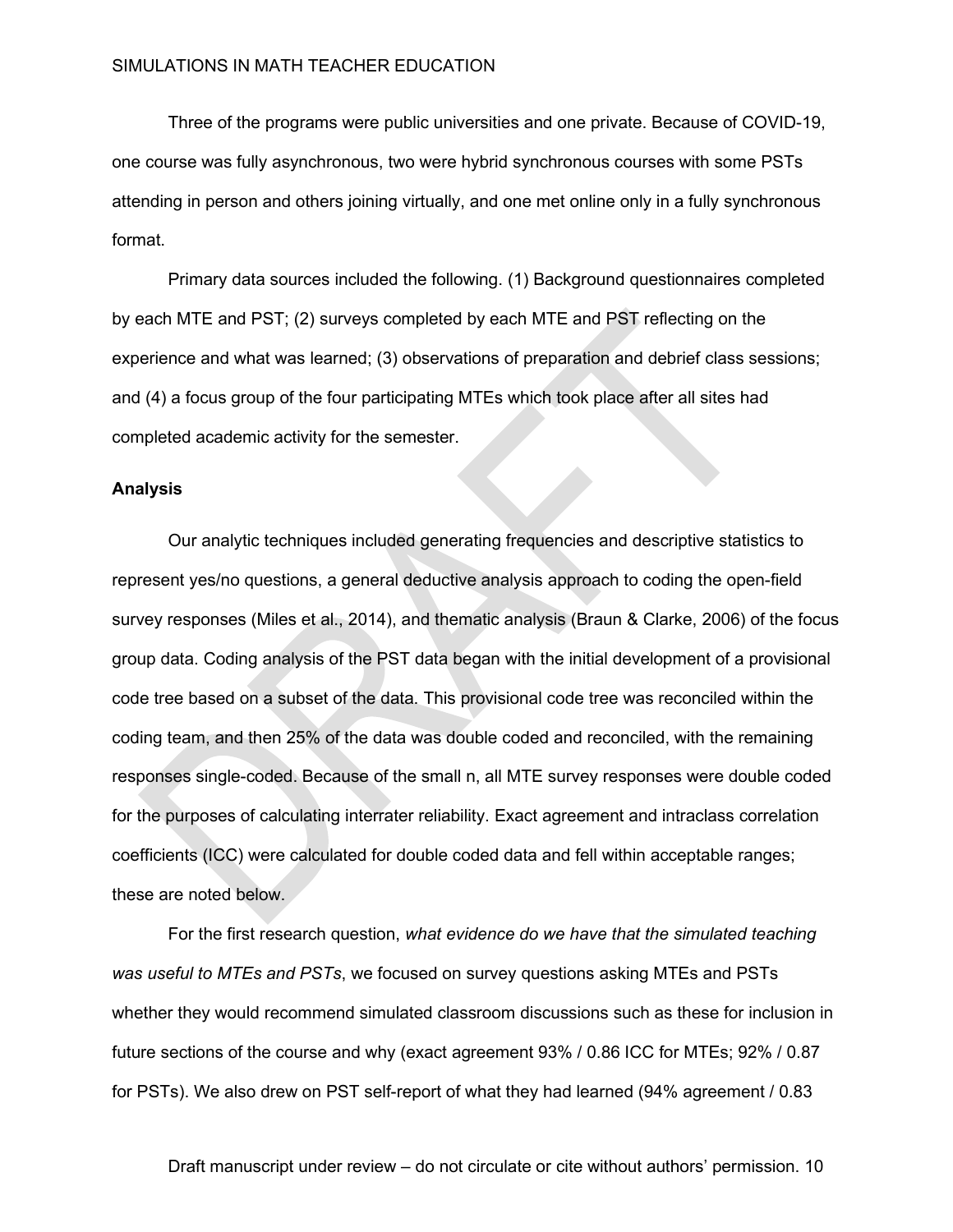ICC), MTE report of what they believed their PSTs learned (88% agreement / 0.74 ICC), and the focus group responses for the MTEs.

To address the second research question we focused on responses to survey questions focused on the MTEs' engagement with the PSTs video-records. These questions asked how many videos each MTE had watched, what they hoped to learn by watching them, what they noticed in watching them, and what, if anything, was surprising. We also drew on the focus group data in which the MTEs discussed their use of the videos further and connected it to reflections on their own teaching practice. Rather than reporting coding frequencies, we used the survey responses in the findings section to create a description of each of the three MTE's approaches as a way of providing context for the themes that emerged from the focus group data. Thematic analysis was conducted in a multi-stage process, with different team members identifying relevant passages in the focus group transcript, classifying them under high-level themes, and writing analytic memos describing the themes, and each step was cross-checked by another team member before moving on to the next.

### **Findings**

## **MTE and PST Self-Report on Utility of the Simulated Teaching Cycle**

Both MTEs and PSTs responded overwhelmingly on the surveys that they would recommend inclusion of simulated teaching experiences such as the ones they had experienced in future occurrences of the methods course, with all four of the MTEs and 93% of the PSTs (49) responding yes to this question. The MTEs cited a number of benefits (Table 2), including the experience offering an opportunity "*to learn the core practice of facilitating a discussion*." (MTE03), seeing *"a depth of reflection that I have not seen before,"* (MTE04), and commenting that the consistency of the experience for all PSTs allowed them to *"practice the same thing and compare with each other"* (MTE04). PSTs cited the opportunity to learn and practice most frequently as the reason they would recommend it, but additionally cited reasons such as the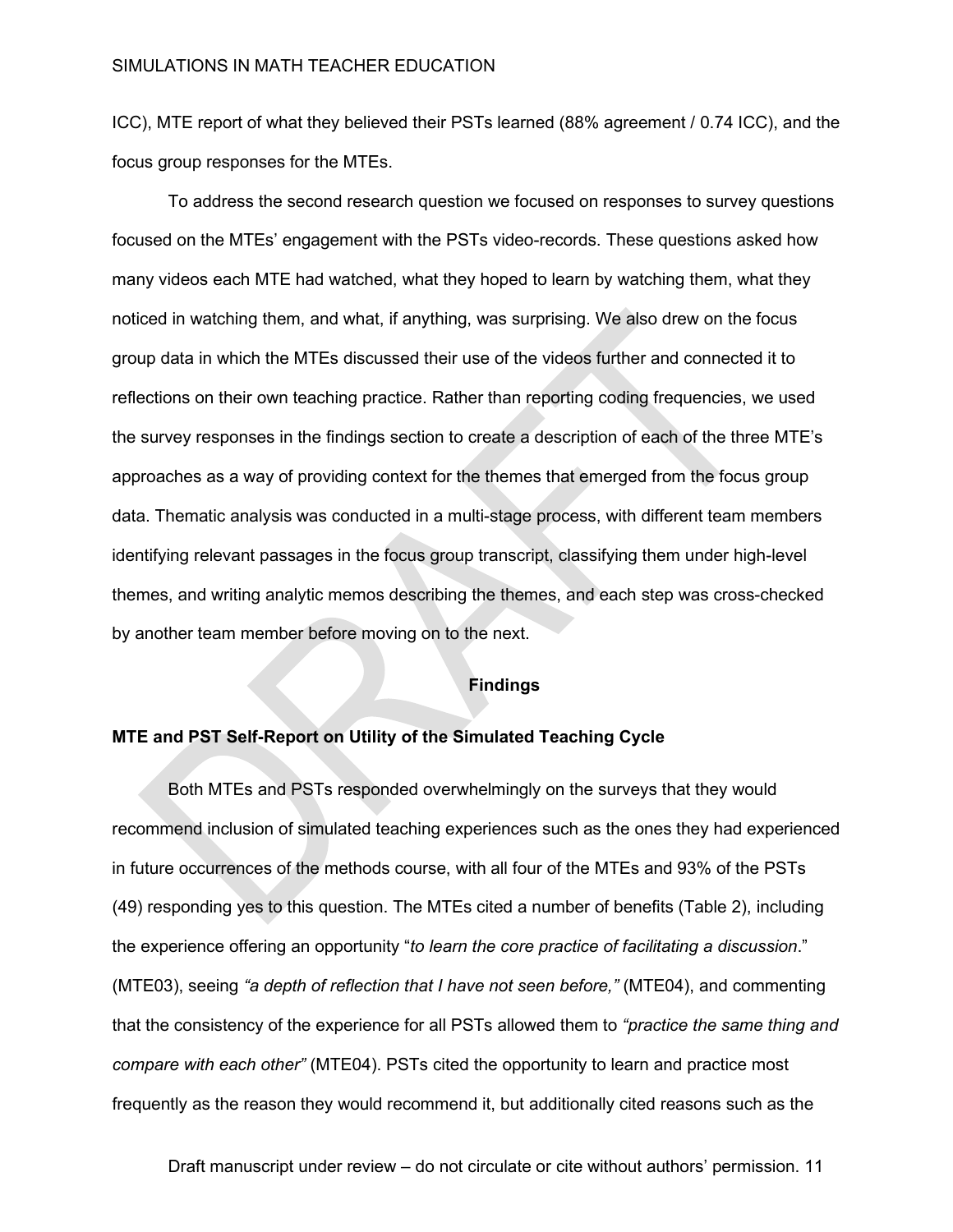simulated teaching being *"an accurate representation of how a classroom setting would be, especially when working in small groups"* (PST 120)*, "a great way to prepare for the future of online schools"* (PST 224), a context for *"implementing the skills that we learn in the classroom…"* (PST 207), and a way *"to get the student experience without potential harming real students' way of thinking" (PST 230).* Three PSTs reported that they would not recommend simulated teaching moving forward, citing a preference for working with real students, nervousness, and discomfort with the content.

[Table 2]

In the MTE focus groups, MTEs mentioned additional affordances and expanded on their prior responses, including noting the simulated teaching environment as "*a safe place for them to practice*" and "*cleaner in that you can isolate what you want to focus on*" (MTE01). One MTE commented on the degree to which observation rubrics can pick up other factors than the PST's teaching, commenting that in contrast, the simulated teaching offers *"the same condition for every teacher candidate, so we can evaluate their readiness or performance regardless of their context or their strategy*" (MTE03). Another commented that because her course does not generally include field placements, "*as a course instructor, I don't have any opportunity to observe my pre-service teachers teaching, but this simulation allows me to see their performance, not about their written reflections. So, this is great opportunity to change more traditional methods course, to more practice-based teacher education course*" (MTE03).

### **MTE and PST Self-Report of PST Learning**

Both MTEs and PSTs were asked to describe what the PSTs took away or learned from the simulated teaching activity cycle (Table 3). MTEs noted that it was a way for PSTs to learn "*a great deal about themselves as future teachers of mathematics."* (MTE02), and that it "*improved their content knowledge"* (MTE01). A number of learnings they described were also coded as being strongly aligned to the argumentation-focused discussion construct as theorized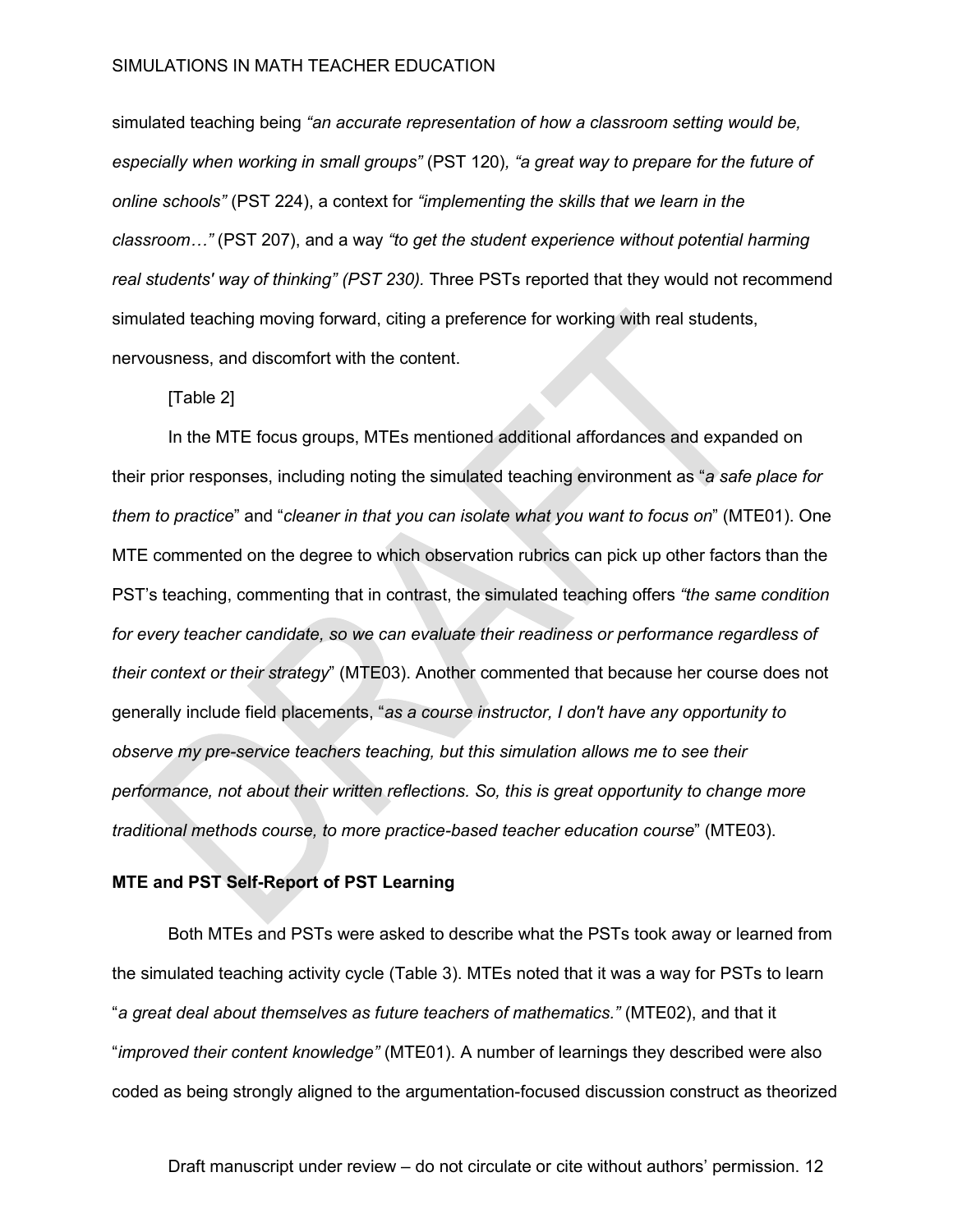by our project. For example, one noted that PSTs learned that "*it was difficult to continue to ask questions and engage the students rather than just defaulting to giving an explanation..."* (MTE04), which aligns to our construct focus on attention to student voice, and another noted that the PSTs "*gained pedagogical content knowledge and skills. For example, they learned common misconceptions that students have*…" (MTE01), which aligns to our construct focus on content correctness and precision of language. This coding was meant to help us gauge the degree to which reported learning was aligned to the intended learning embedded in the task design.

[Table 3]

PST's self-report of learning was less aligned to the construct (49% of responses were coded as aligned to some component of the construct) and varied to some degree from the MTE's report. Of note, the most frequent type of learning PSTs reported was the importance of preparation, in comments such as "*My main takeaway is to prepare yourself for the discussion. If you [are] well prepared, then the discussion will go smoothly…"* (PST 121). The importance of preparation was not called out by the MTEs as a strong takeaway. PSTs noted a few other types of learning that were not mentioned by MTEs. PST 226 noted the need to plan flexibly and "*…have "alternate routes" ready to take if not gone as planned*," and PST 403 noted the importance of emotional regulation, *"Be patient and confident in yourself."* Others reported learning about the importance and appropriateness of discussion in the classroom, commenting, "*It was definitely a learning experience. A math discussion activity can be a great tool for teaching in a classroom if the students are allowed to discuss with minimum participation from the teacher*." (PST 407) and *"Leading a discussion on students work is not the easiest but once you are able to get the students discussing among themselves academically it's a beautiful experience to witness"* (PST 305).

## **MTE Use of Videos**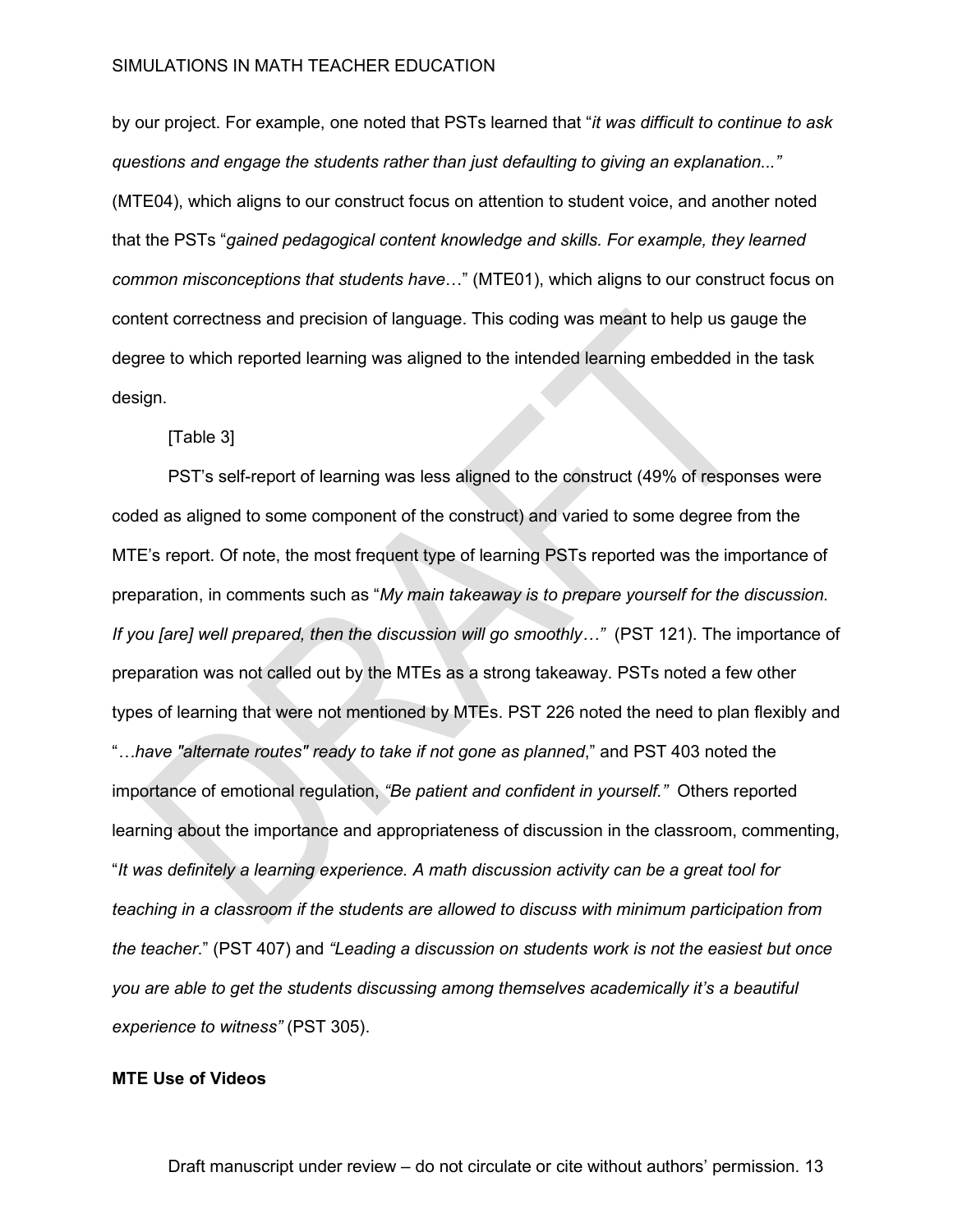Three of the four MTEs reported having watched 100% of their PSTs' videos, while one noted not watching them due to time constraints but planned to watch them later as a way to reflect on the MTE's own practice. Each MTE described using slightly different frames of reference to monitor the videos, and each noticed and was surprised by different patterns, some aligned and some less aligned to what they were looking to see. Because the data set is relatively small and the MTEs were asked directly to follow up on their survey responses during the focus group, we report each MTE's use of the videos individually, drawing both data sources

MTE01 was interested in the patterns PSTs used when calling on students during the discussion, with particular attention to gender and race, the nature of the questions the PSTs asked, and the quantity and quality of student talk. In the focus group, MTE01 noted that the PSTs did not call on the students directly as much as the MTE had expected to see, leaving the more outgoing students to dominate the discussion. On the task survey, this MTE reported noticing whether or not the PSTs seemed prepared and that many of them were nervous. MTE01 also noted that some struggled with the content, naming this as a takeaway that was surprising, and adding in the focus group interview that there were "*just a few that really did not understand the content. We have already done our fraction unit at that point, and there was two people that glaringly taught it wrong, and it really scared me."*

MTE03, who had previously engaged the PSTs in an exercise in eliciting student thinking one-on-one, was monitoring to see if there was improvement in terms of paying more and deeper attention to the student thinking rather than defaulting to yes/no questions and direct instruction. MTE03 noticed that while improvement was uneven within the group more specific and open ended questions were often present in the PSTs' discussions. This MTE was also curious to see how the PSTs managed student to student interaction, as that was not something they'd had the opportunity to do in the earlier exercise, and reported some disappointment on this point, stating, "*I noticed that my PSTs had difficulties with facilitating student-student interactions (mostly probing one avatar at a time) and with having a coherent discussion*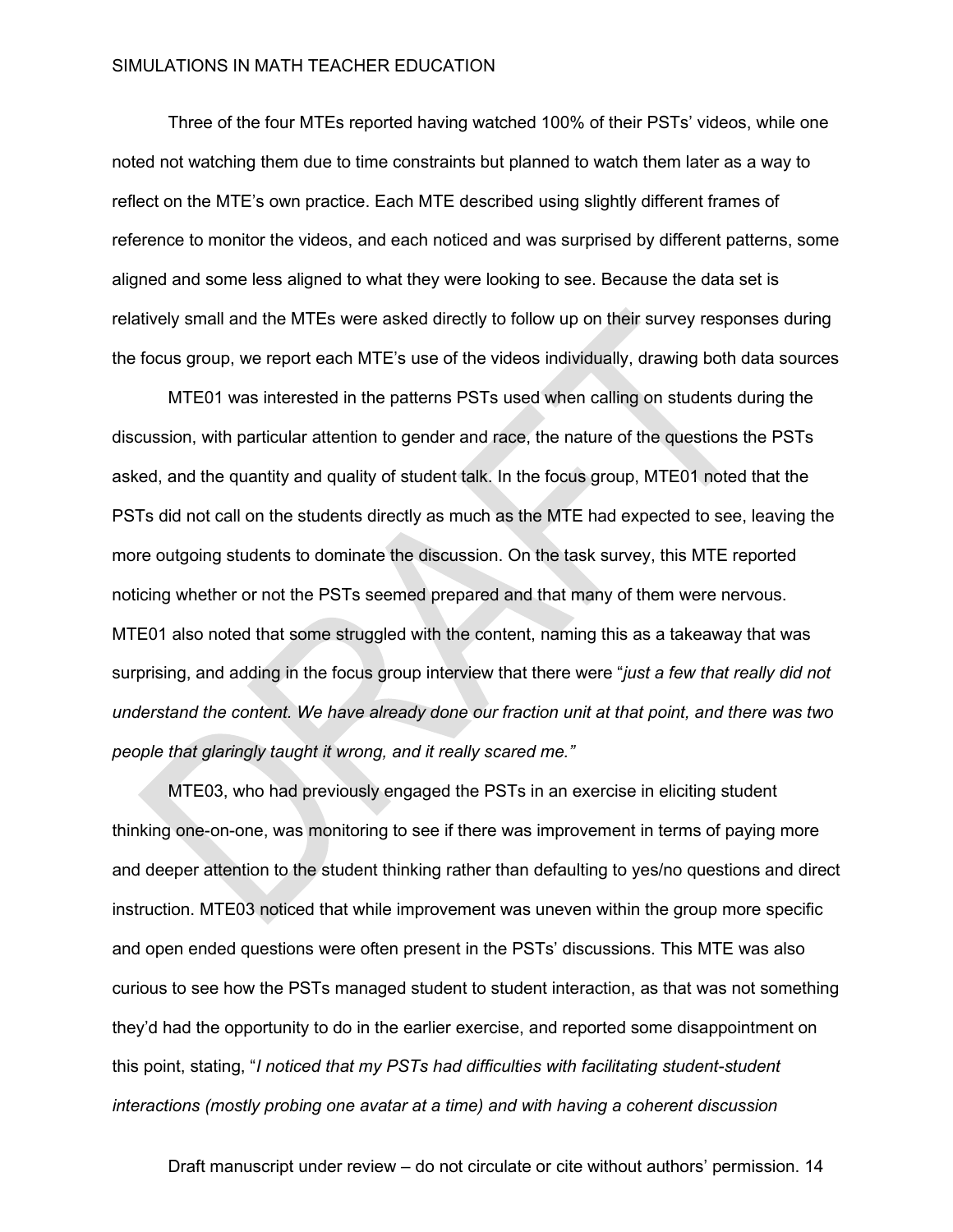*(shifting from one idea to another quickly).*" This idea of coherence came up again in the focus groups, in which this MTE stated, "*And they did not develop understanding about how to conclude, how to make a connection, how to compare different strategies.*"

MTE04 described their frame of reference as, "*I was watching, first just to get a sense of who they are as teachers. I have never seen any of them teach, so this was very informative for me. As far as the simulation goals, I was watching how they lead the student-to-student interactions and how well they were able to facilitate the conversation rather than take over the conversation*". Like MTE01, MTE04 noticed differences in the PSTs' level of preparation. Unlike MTE01, however, MTE04 reported surprise at the PSTs' relative poise, reporting that "*I was surprised by how comfortable many of them seemed and how they were able to fall into this role. This is the first time in front of students (for most), so this was a very intimidating experience, but many of them were able to display confidence.*"

### **MTE Reflections on Practice**

Thematic analysis of the focus group data yielded four themes relevant to the MTE's reflections on their own practice.

As noted above, the three MTEs who watched their PSTs videos found them useful, and the MTE who had not regretted not having the time to do so. We described this theme as *Utility of the videos*, reflecting that the videos provided useful information the MTEs would not otherwise have had. MTE04 noted that the videos provided information that peer teaching just doesn't, in particular being able to observe them individually and seeing how they respond to "children" not peers. And the surprise evinced by MTE01's finding that some PSTs were still struggling with content drives this point home, suggesting that the MTE would not have known this absent the video. MTE04 also noted that having videos was "a treat", which was echoed by MTE02 who expressed the desire to have more practice opportunities embedded in the course, suggesting that these MTEs tend to feel more distant from opportunities to see how PSTs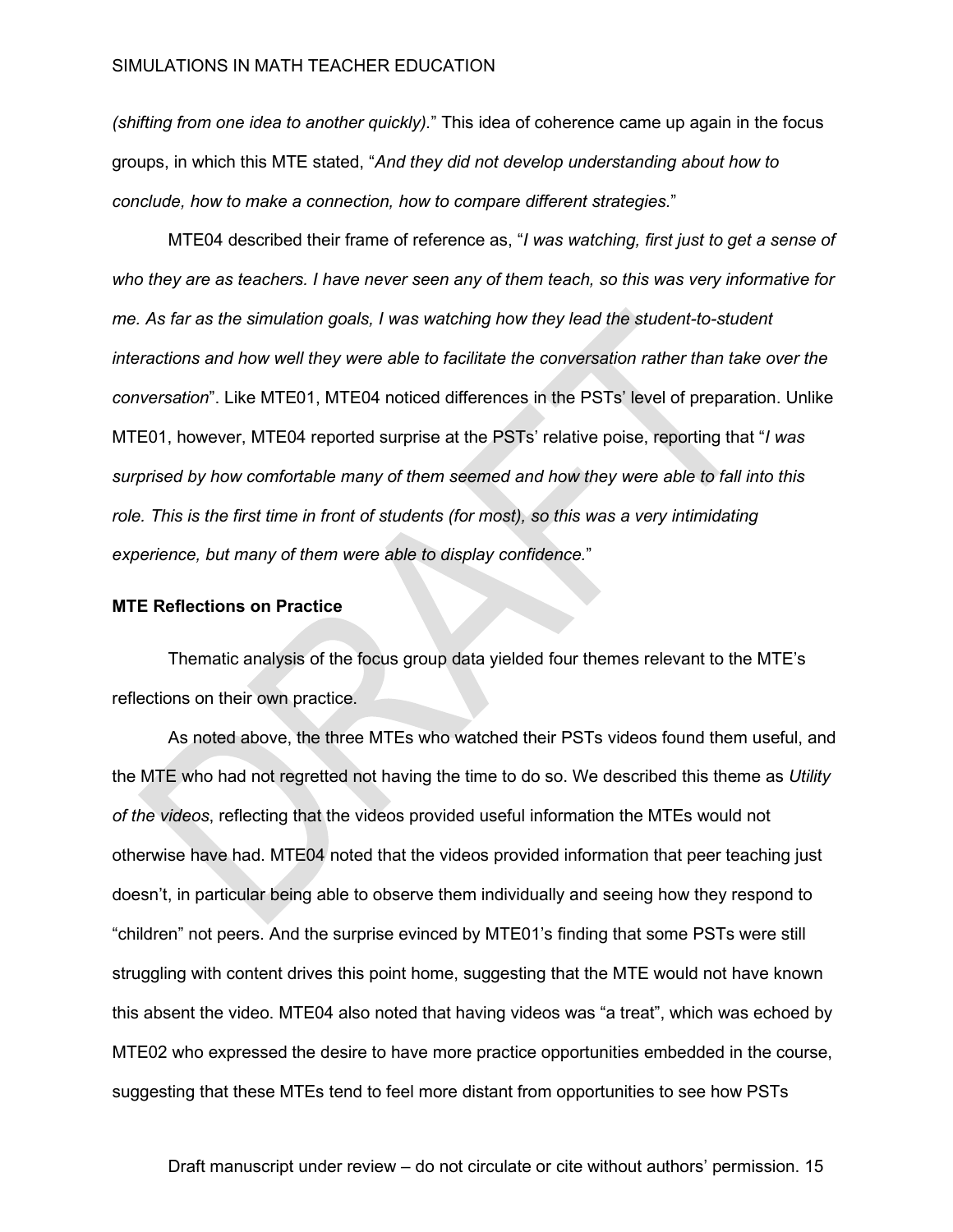actually teach than they might prefer. MTE03, as noted previously, found that the videos also provided helpful information about what the PSTs had learned and taken away from earlier assignments as she saw them make use of it in practice.

Another theme was *Patterns of performance*. With the exception of MTE01's observation about content preparation, most MTEs characterized their observations, both from the videos they watched and from reading the PST's reflections, in terms of patterns across the group, focusing on broad takeaways like noting that many were underprepared or that in general the questioning was strong but the elicitation of student interaction was weak. While the videos were individual, the conclusions focused on what MTEs were learning about the class as a whole.

This focus on the whole class may relate to the third noted theme, which was *Responsibility adheres to the MTE*. There was broad consensus that the MTEs would do more to support the PSTs if they had the opportunity to do this again. Statements reflected, implicitly, that patterns of weakness were attributable to the MTE's instruction rather than to the PSTs or other contextual variables, and the MTEs commented in many cases on changes they would make to their instruction if they were to implement the simulated teaching again.

And the final theme in the MTE's reflections on their teaching practice was *Allowed MTEs to see what they had done (as opposed to what they had elected not to do), what they had done well, and what they had not*. Viewing the videos seemed to inform the MTE's sense of whether the preparation activities in which they had engaged their PSTs were adequate. In particular, some articulated noticing in the videos that PSTs had performed well with respect to things they had spent time on in class preparation, but less well with respect to things they'd not spent time on. These were not always the same aspects. For example, MTE03 spent more time on content and analyzing student work and saw payoff there but did not spend time on encouraging student to student interaction or discussion and saw PSTs struggle there, as previously mentioned. MTE03 also reported that PSTs had self-identified argumentation as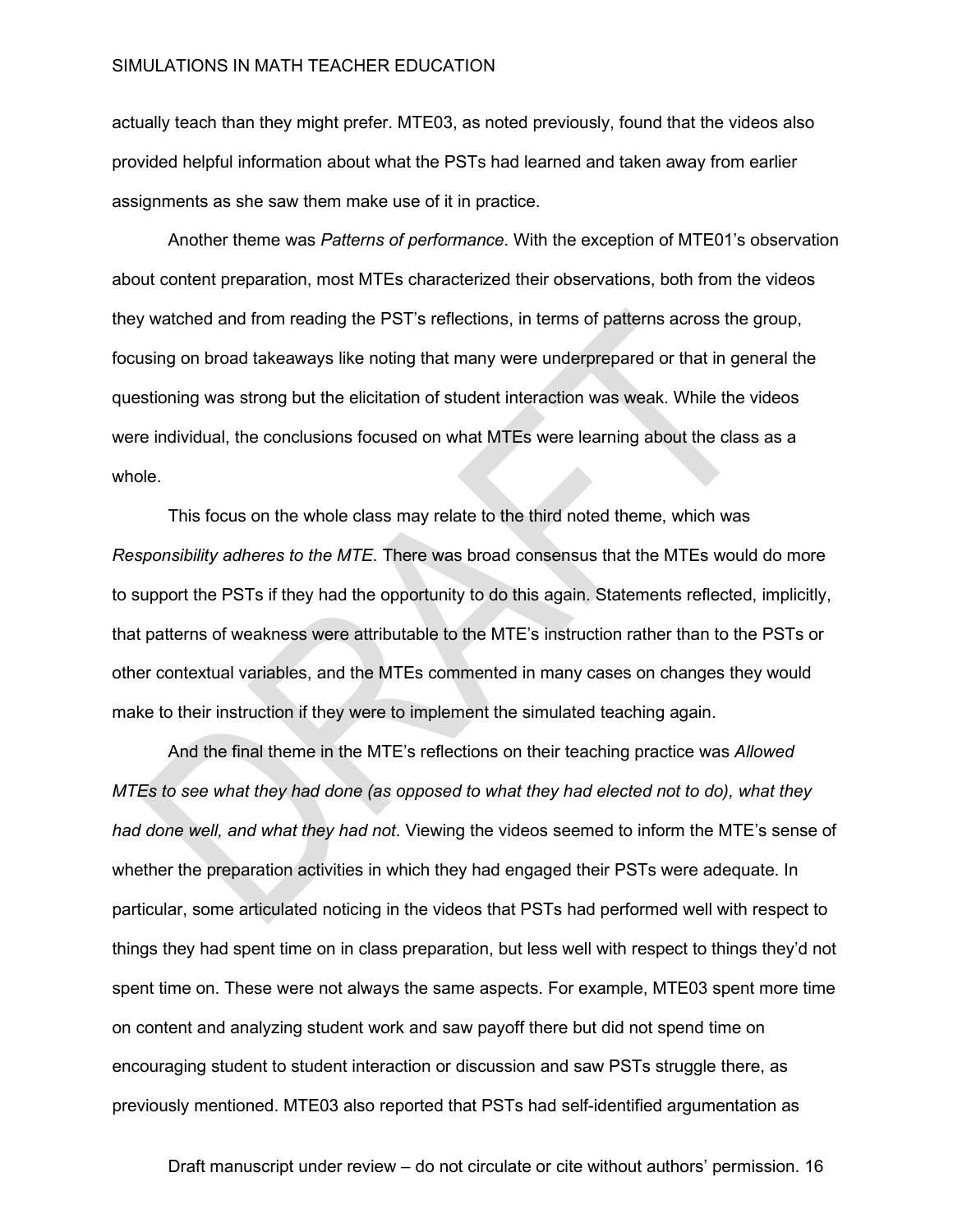more difficult and attending to students as easier and wondered if that was due to their differential support to the two areas. In contrast, MTE04 avoided discussing the content and student work samples associated with the simulated teaching ahead of time, anticipating that this might give too much away, but noted PSTs difficulty in transferring their discussion of a different content area to the task at hand. Similarly, MTE02 noted that the PSTs' reflection assignments made it clear they struggled to connect student ideas, which made sense to the MTE because that had not been an area they had focused on in class. In other words, the MTEs had a very clear idea of what their instructional goals had been and what had motivated their choices, and they used the PST videos to draw conclusions about the relative success of very specific aspects of their own instruction.

#### **Discussion**

We began by asking what evidence we have that embedding the simulated teaching was useful, and whether the video records provided useful formative assessment information. Most PSTs and all MTEs stated that they would recommend simulations in future iterations of the course, citing specific learning. PSTs most frequently reported learning about the importance of preparing for the discussion. MTEs did not note this as an important takeaway, although they did notice, in the videos, which PSTs were prepared and which were not. While we do not have direct evidence to explain this pattern, it is plausible that some PSTs might have believed preparation was not necessary for simulated teaching or might have underestimated the difficulty of leading discussions. Of note, relatively few responses to these questions were directly related to the constraints of COVID-19 with just a few responses coded as *Importance of having experience teaching via technology* or *Useful primarily as a substitute for field work*, suggesting that the perceived value of the simulated teaching was not just as a replacement for field work.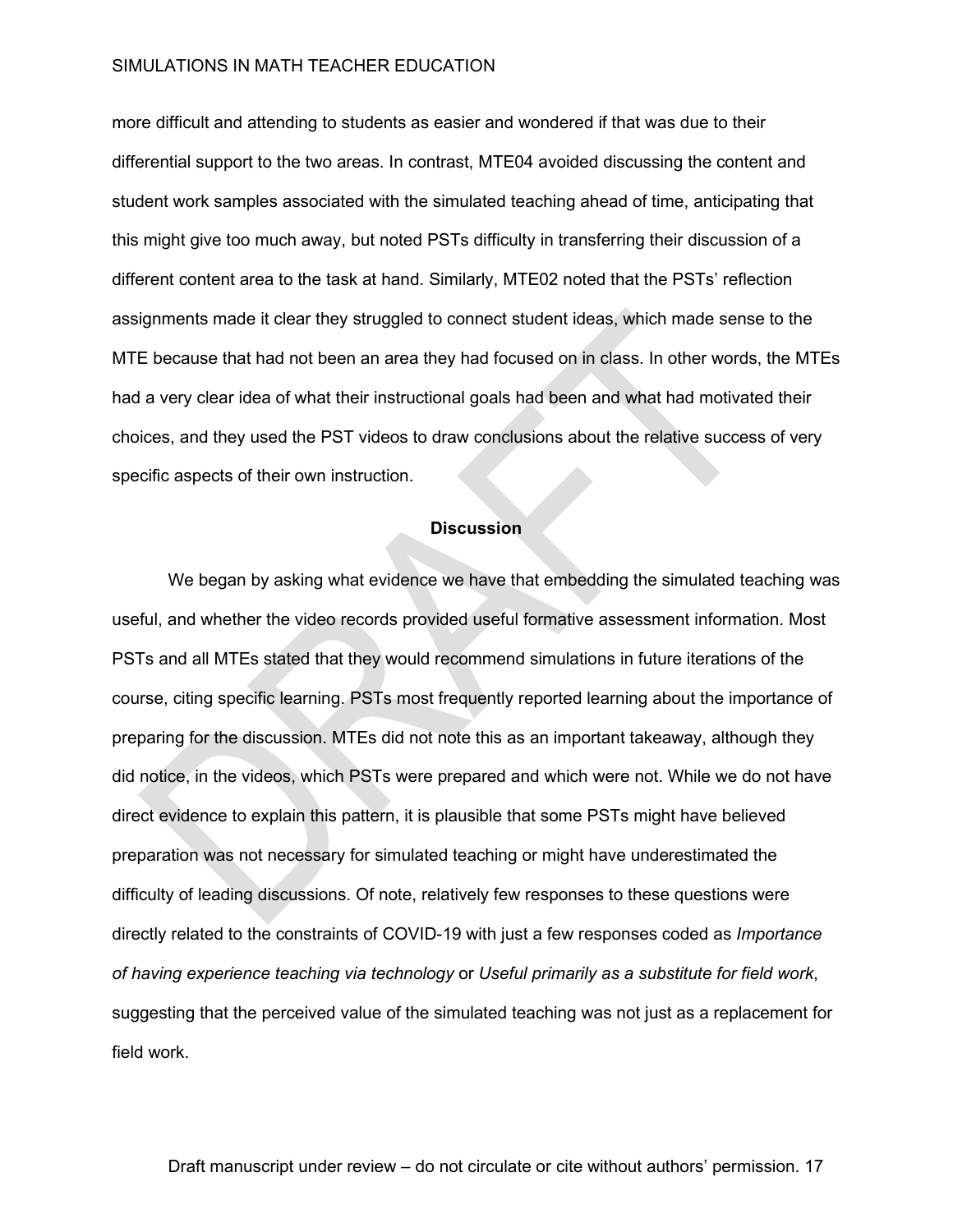MTEs varied in terms of what they hoped to learn from the videos but noticed some things in common. The MTEs who watched the videos commented most strongly on general patterns in PST performance, suggesting that the task standardization revealed trends in the PSTs competence that the MTEs might not otherwise have noted. They interpreted what they learned as reflecting their own teaching practice, as shown in the ways they took responsibility for the PSTs' struggles, connecting them to actions the MTE might have taken or would take if they were to undertake the exercise again. The MTEs also made explicit reference to what the videos revealed about their relative success in meeting instructional goals and the effectiveness of instructional choices they had made. Their focus on how they would change future instruction suggests that future studies might focus the use of such information across multiple semesters.

Our study findings are limited by reliance on self-report. This research, funded as part of a direct and expedient response to the challenges of COVID-19, was designed to represent a "light touch" intervention implemented during a significantly disrupted semester. As a result, while we observed resourceful and meaningful instruction, we would not argue that it was an optimal use case. In fact, all four MTEs reported a wealth of changes they would make given the opportunity to implement the simulated teaching in a future course, suggesting room for improvement. While this light touch precludes us drawing strong conclusions about the amount of PST learning, it also demonstrates potential usefulness under significant constraint, and at a level of intensity that programs of teacher education could likely support financially. As such, despite the limitations of the study design, we find the results deeply encouraging.

#### **Implications**

We finish by revisiting our arguments for the utility of the use of simulated teaching. Our findings suggest that PSTs learned, even within a single cycle of simulated teaching. During the Fall 2020 semester, simulation afforded some PSTs their only opportunity to practice the interactive aspects of teaching. But the MTEs' and PSTs' enthusiasm for the use of simulation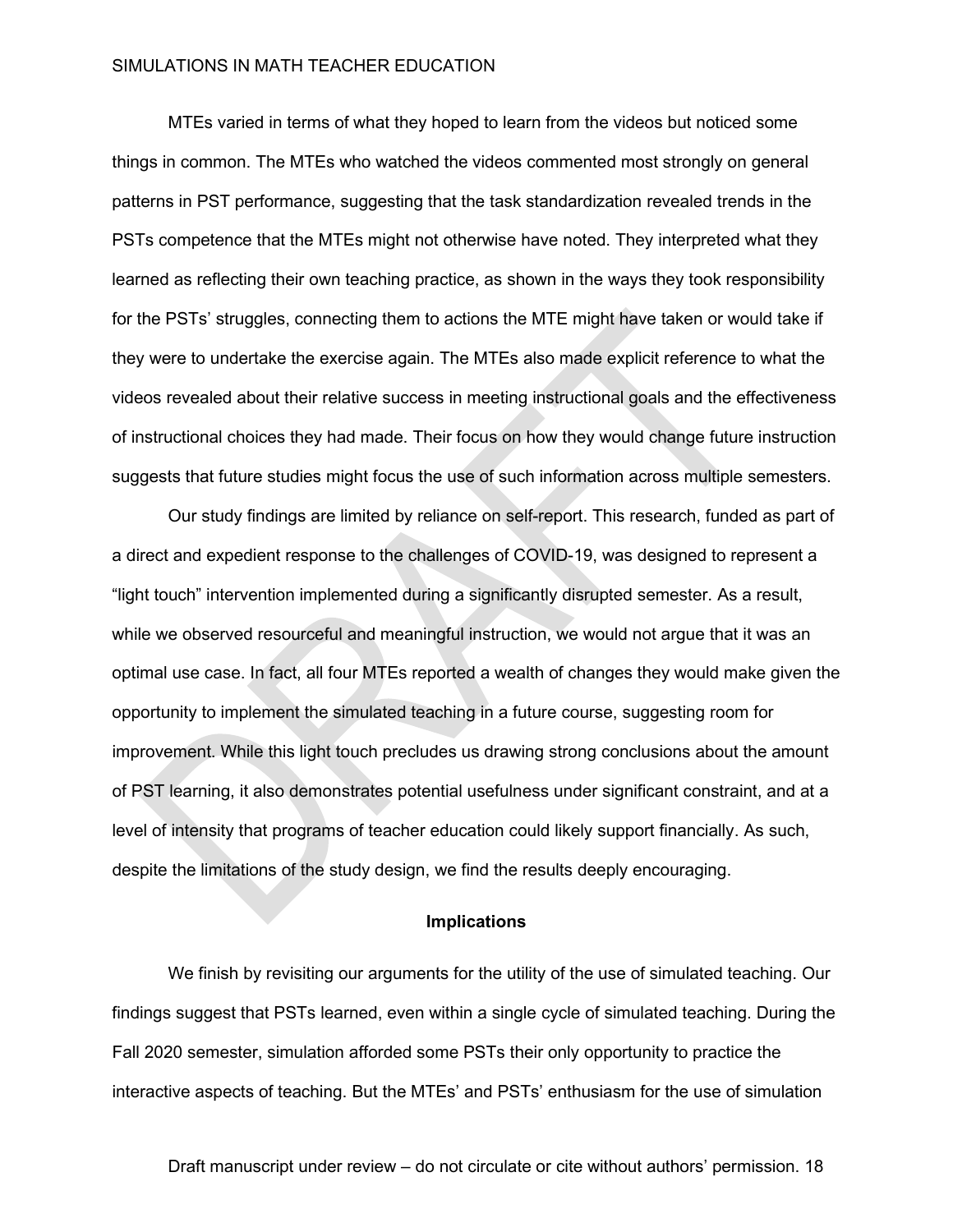suggests that it is likely a valuable complement to field work that may bridge coursework and field work by giving the PSTs additional, structured practice in a safe environment and MTEs access to usable information about how they can better support their PSTs. Used throughout a program of teacher preparation, simulation has the potential to allow MTEs to construct a coherent series of learning opportunities for PSTs over which the MTE has control and visibility, something that naturalistic practice cannot provide. That we need stronger links between coursework and practice is hardly a new observation, nor is simulation the only potential solution, but it is one that has promise to help close the gap in a completely new way.

Our evidence also suggests that MTEs are hungry for, and make productive interpretations of, the type of formative assessment information that standardized simulated teaching can provide. In related work we have reported on formal feedback of recorded discussions as a driver of PST learning, and on formal scoring of discussion performances as a way to support MTEs in seeing patterns of performance (Mikeska & Howell, 2021). However, this study demonstrates that the video records alone, by virtue of their standardization, provide interpretable information for the MTE. This suggests that above and beyond the control simulations afford MTEs they provide a type of formative assessment information that is currently simply unavailable to most MTEs and that MTEs would make use of and value if it were more widely available.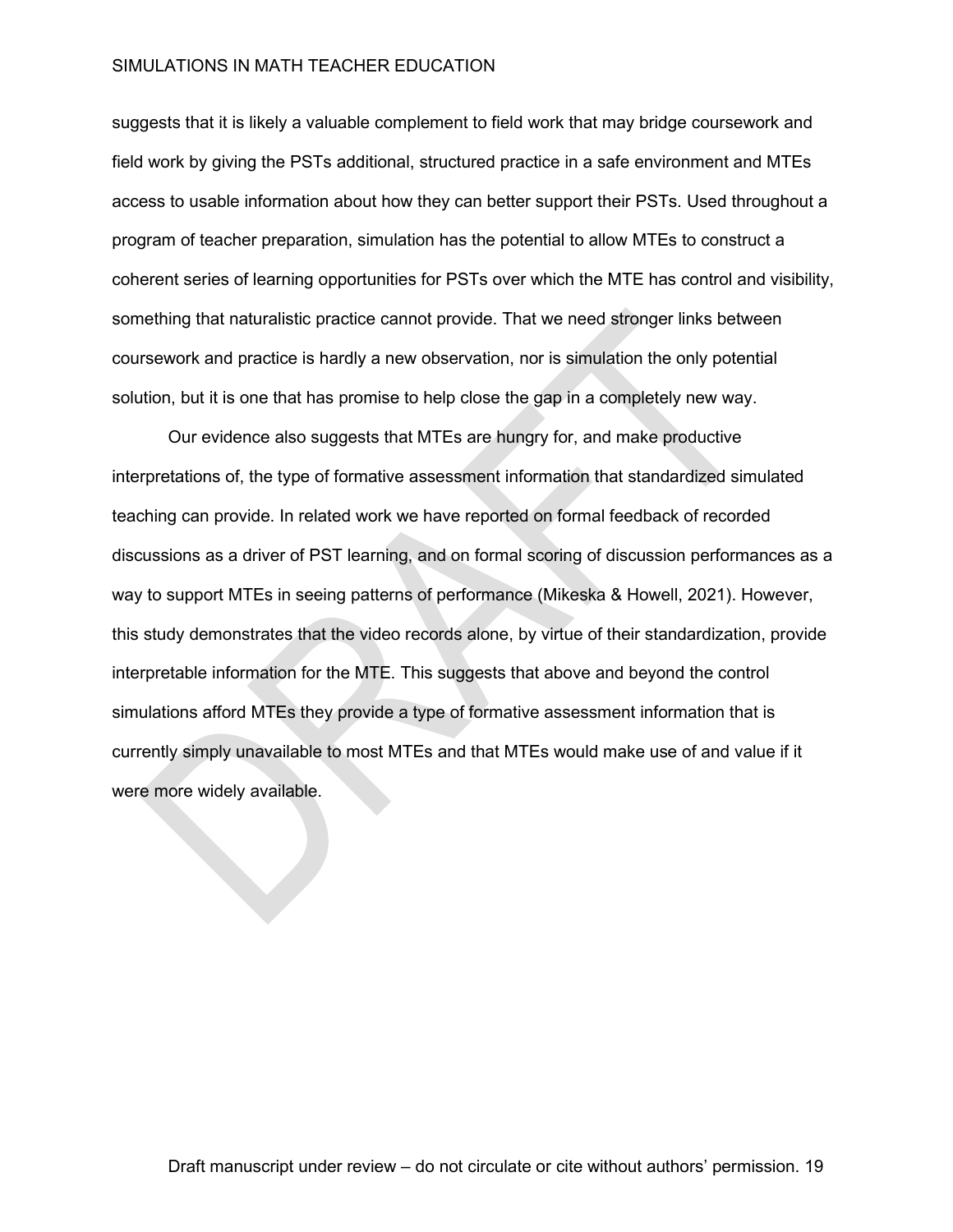# Figure 1

Image of a Student Interacting with the Mursion Simulated Classroom. Image courtesy of *MursionTM.* 

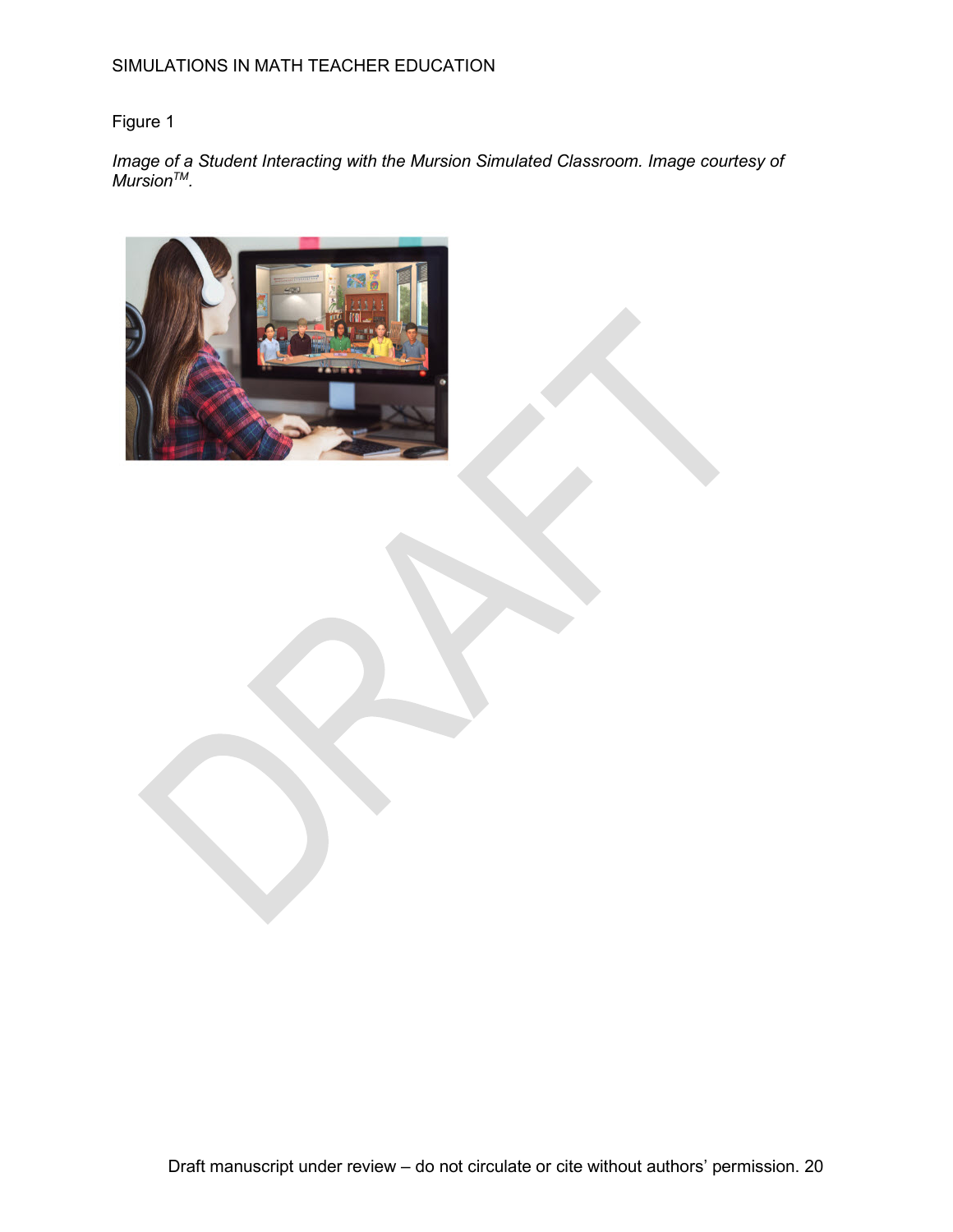## Figure 2

## *Example of Student Work Pages from the Ordering Fractions Simulated Teaching Task. Image Courtesy of Authors.*

Emily and Carlos Group Member's Names: Put the following fractions in order from least to greatest.  $\frac{3}{10}, \frac{9}{10}, \frac{3}{4}$  $\frac{3}{10} < \frac{3}{4} < \frac{9}{10}$ Explain your strategy. Explain your strategy.<br>First we compared the fractions to 1/2, 3/10 is less<br>than  $\frac{1}{2}$  and  $\frac{1}{10}$  is more than  $\frac{1}{2}$ ,  $\frac{3}{4}$  is more than  $\frac{1}{2}$  $a$ so. also.<br>This makes  $\frac{3}{10}$  the smallest because it is the only fractive less than t To is van bigger than  $\frac{3}{4}$  because both are only I part away<br>To is van bigger than  $\frac{3}{4}$  because both are only I part away<br>from 1. Teaths are smaller than four-ths so that means to piece than 系. No. You can always decide if No. You can aways decide it<br>it is more or less than "Iz but<br>some fractions are still hard to compare after that.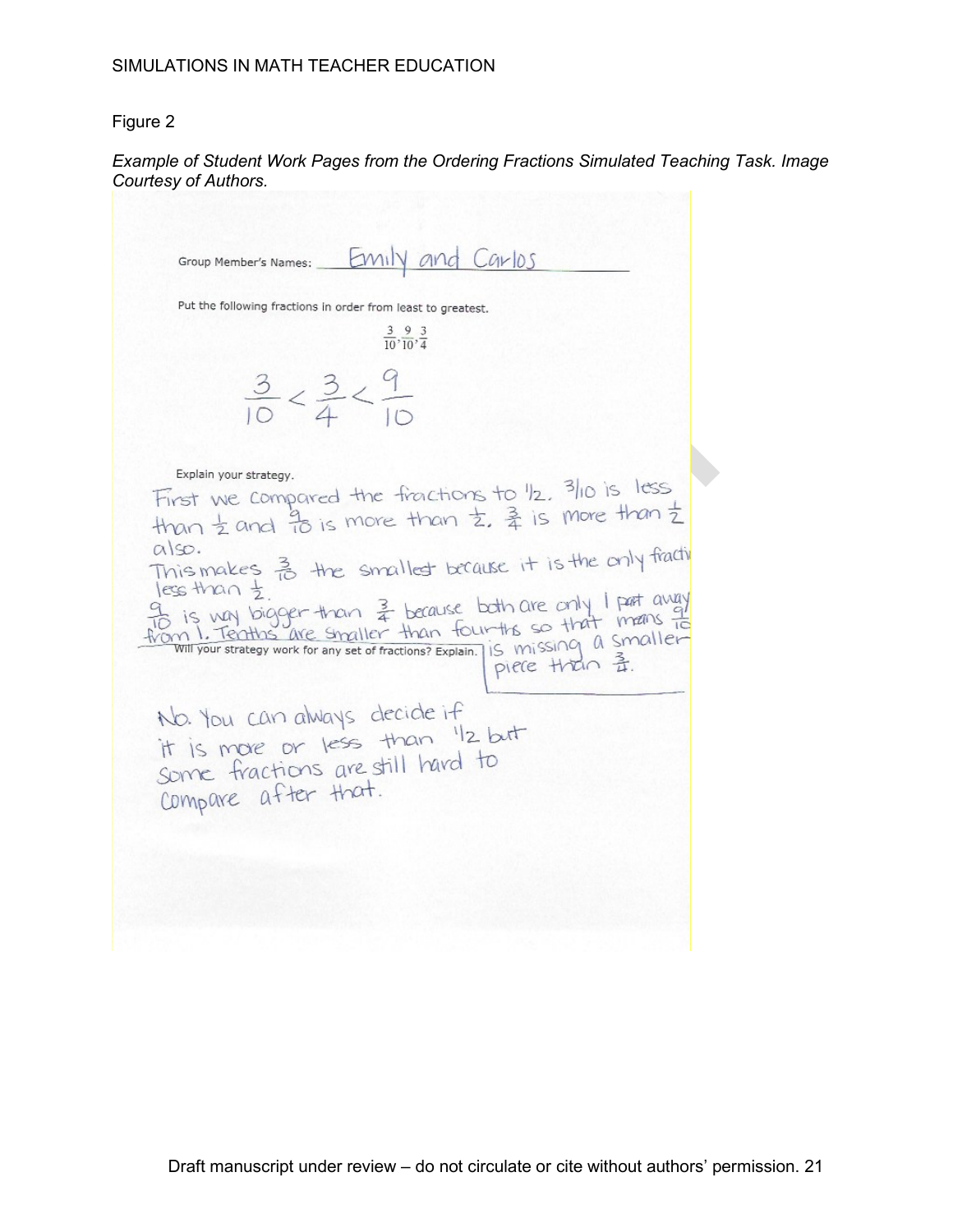# Table 1

# *Elementary Math Preservice Teacher (PST) Characteristics*

| Characteristics          |                                  | <b>PSTs</b>      |
|--------------------------|----------------------------------|------------------|
|                          |                                  | $(n=53)$         |
|                          |                                  | (%)<br>n         |
| Gender                   | Male                             | 2%<br>1          |
|                          | Female                           | (98%<br>52       |
| Ethnicity <sup>a</sup>   | Hispanic/Latino                  | (15%)<br>8       |
|                          | <b>Black or African American</b> | 26<br>(49%)      |
|                          | Asian or Asian American          | (6%)<br>3        |
|                          | Caucasian                        | 19 (36%)         |
|                          | Other                            | $^{\prime}2\%$ ) |
| <b>Institution Type</b>  | Public                           | 77%<br>41        |
|                          | Private                          | 12<br>(23%)      |
| Institution<br>Location  | Urban                            | (57%)<br>30      |
|                          | Suburban                         | $(0\%)$<br>0     |
|                          | Rural                            | (43%)<br>23      |
| Course Format            | <b>Online Only</b>               | (57%)<br>30      |
|                          | Face-to-Face Only                | $(0\%)$<br>0     |
|                          | Hybrid                           | 23<br>(43%)      |
| Course Structure         | <b>Synchronous Only</b>          | (47%)<br>25      |
|                          | <b>Asynchronous Only</b>         | 32%<br>17        |
|                          | Hybrid                           | 20%<br>11        |
| <b>Prior Experience</b>  | Yes                              | (15%)<br>8       |
| <b>Using Simulations</b> | No                               | 45 (85%)         |

a Six PSTs reported two ethnicities.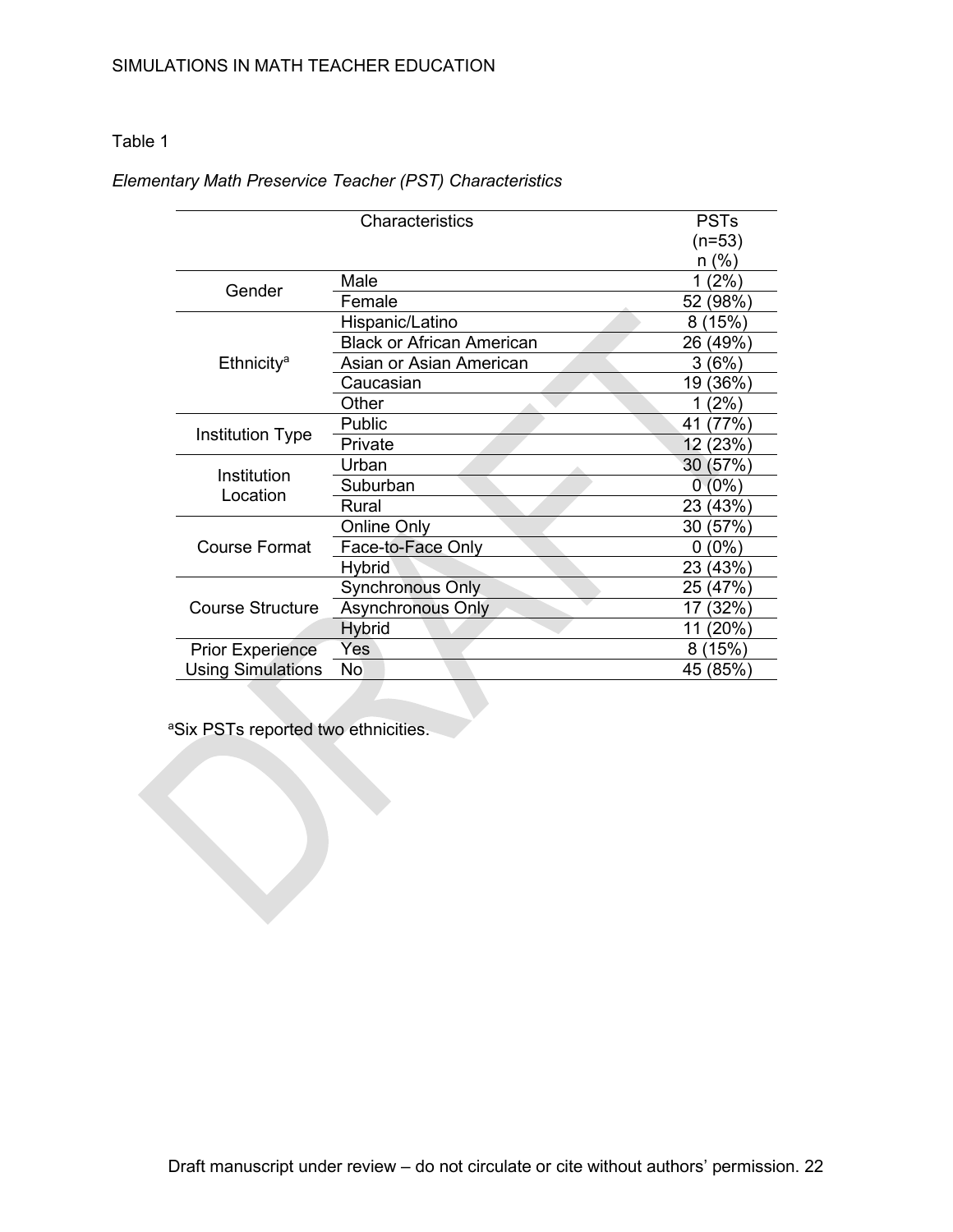# Table 2

## *Mathematics Teacher Educator (MTE) and Preservice Teacher (PST) Reasons for Recommending Simulated Teaching Experiences<sup>a</sup>*

| Code                                                                               | <b>MTEs</b> | PSTs <sup>b</sup> |
|------------------------------------------------------------------------------------|-------------|-------------------|
|                                                                                    | $(n=4)$     | $(n=46)$          |
|                                                                                    | $n$ (%)     | $n$ (%)           |
| An opportunity to learn/practice                                                   | 1(25%)      | 28 (63%)          |
| Connected to what would happen in a real-life classroom, and how<br>students think | $0(0\%)$    | 6(13%)            |
| A safe environment to practice and potentially make mistakes.                      | $0(0\%)$    | (17%)<br>8        |
| An opportunity to reflect on their teaching skills/abilities                       | (25%)       | (17%)<br>8        |
| The importance of having experience teaching via technology                        | $0(0\%)$    | 5(11%)            |
| Useful primarily as a substitute for field work                                    | $0(0\%)$    | 2(4%)             |
| Would be more useful with more opportunities to use it                             | 1(25%)      | 3(7%)             |
| Fun and engaging                                                                   | $0(0\%)$    | (2%)              |
| An opportunity to apply skills/knowledge learned in their courses                  | 2(50%)      | 2(4%)             |
| Consistent in ways that supported comparison with others                           | (25%)       | $(0\%)$<br>0      |
| Too vague to categorize                                                            | 1(25%)      | 6(13%)            |
| Other                                                                              | $0(0\%)$    | 5(11%)            |

ªPST results from this analysis are presented in aggregation with results from PSTs in science methods courses in Mikeska et al., 2021.

b Four PSTs did not provide a written explanation to this question; three were not presented with the question because they previously responded that they would not recommend; responses could be assigned multiple codes.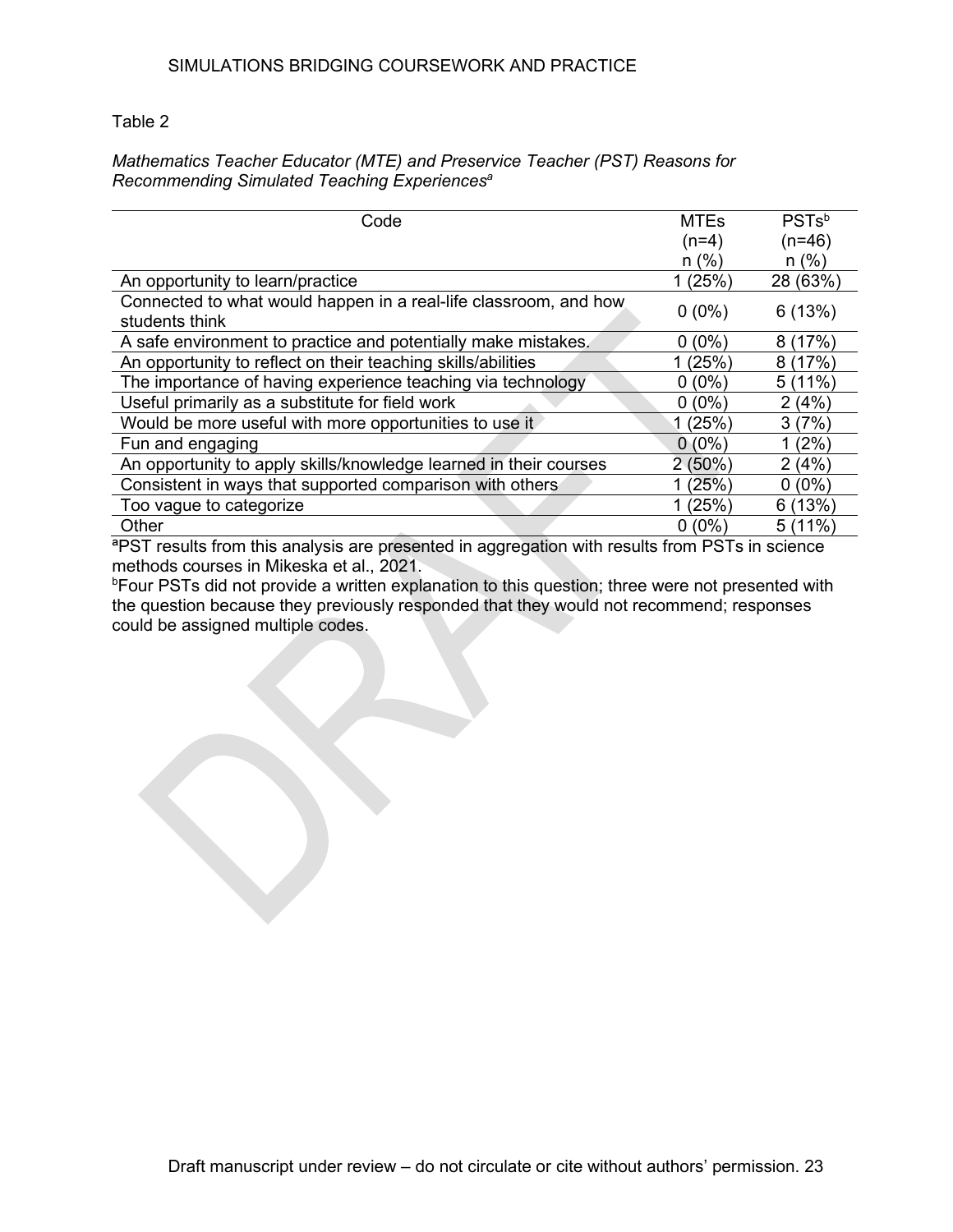# Table 3

# *Mathematics Teacher Educator (MTE) and Preservice Teacher (PST) Perceptions of PST Learning from the Simulated Teaching Experience*

| Code                                                                  |          | PSTs <sup>a</sup> |
|-----------------------------------------------------------------------|----------|-------------------|
|                                                                       | $(n=4)$  | $(n=45)$          |
|                                                                       | $n (\%)$ | n(%)              |
| General importance of preparing for the discussion                    |          | 17 (38%)          |
| Being flexible when preparing for and/or leading the discussion.      | $0(0\%)$ | 3(7%)             |
| Importance/challenge of including discussion in the classroom         | $0(0\%)$ | (16%)             |
| Importance of emotional regulation in learning from this type of      |          | 6(13%)            |
| experience                                                            |          |                   |
| Importance of knowing/responding to the students                      | 1(25%)   | 5(11%)            |
| A way to practice and gain experience for teaching real students or a |          |                   |
| way to gather information about one's practice                        | (25%)    | 4(9%)             |
| Related to the argumentation-focused discussions construct            |          | 22 (49%)          |
| Too vague to categorize.                                              | $0(0\%)$ | 5(11%)            |
| Other                                                                 | 1 (25%`  | $0(0\%)$          |

<sup>a</sup> Eight PSTs did not provide a written explanation to this question.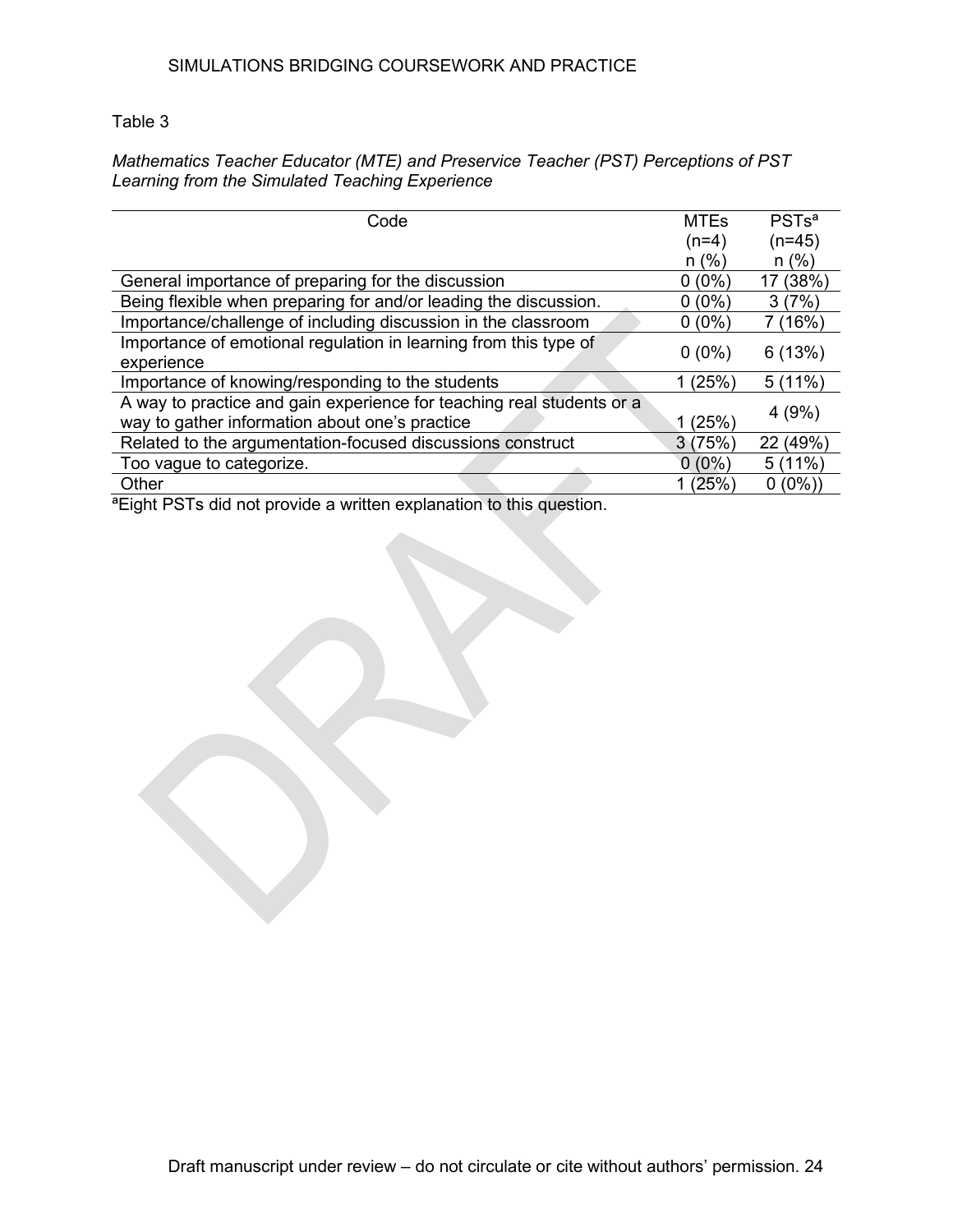#### **References**

- American Association of Colleges for Teacher Education. (2020). Teaching in the Time of Covid-19: State Recommendations for Educator Preparation Programs and New Teachers. AACTE Report Series. Washington D.C.
- Association of Mathematics Teacher Educators. (2017). *Standards for Preparing Teachers of Mathematics.* Available online at amte.net/standards.
- Ball, D. L., & Forzani, F. M. (2009). The work of teaching and the challenge for teacher education. *Journal of Teacher Education*, 60(5), 497–511.
- Benedict, A., Holdheide, L., Brownell, M., & Marshall Foley, A. (2016). Learning to Teach: Practice-Based Preparation in Teacher Education.
- Black, P., & Wiliam, D. (1998). Assessment and classroom learning. *Assessment in Education: Principles, Policy & Practice*, *5*(1), 7–74.
- Braun, V., & Clarke, V. (2006). Using thematic analysis in psychology. *Qualitative Research in Psychology*, *3*(2), 77-101.
- Grossman, P., Hammerness, K., & McDonald, M. (2009). Redefining teaching, re‐imagining teacher education. *Teachers and Teaching: Theory and Practice*, 15(2), 273-289.
- Herbst, P. and Chazan, D. (2015). Studying professional knowledge use in practice using multimedia scenarios delivered online. *International Journal of Research and Method in Education, 38*(3), 272–287
- Howell, H., Mikeska, J. N., (2021). *Approximations of Practice as a Framework for Understanding the Role of Authenticity in Simulations of Teaching.* Journal of Research on Technology in Education. https://doi.org/10.1080/15391523.2020.1809033.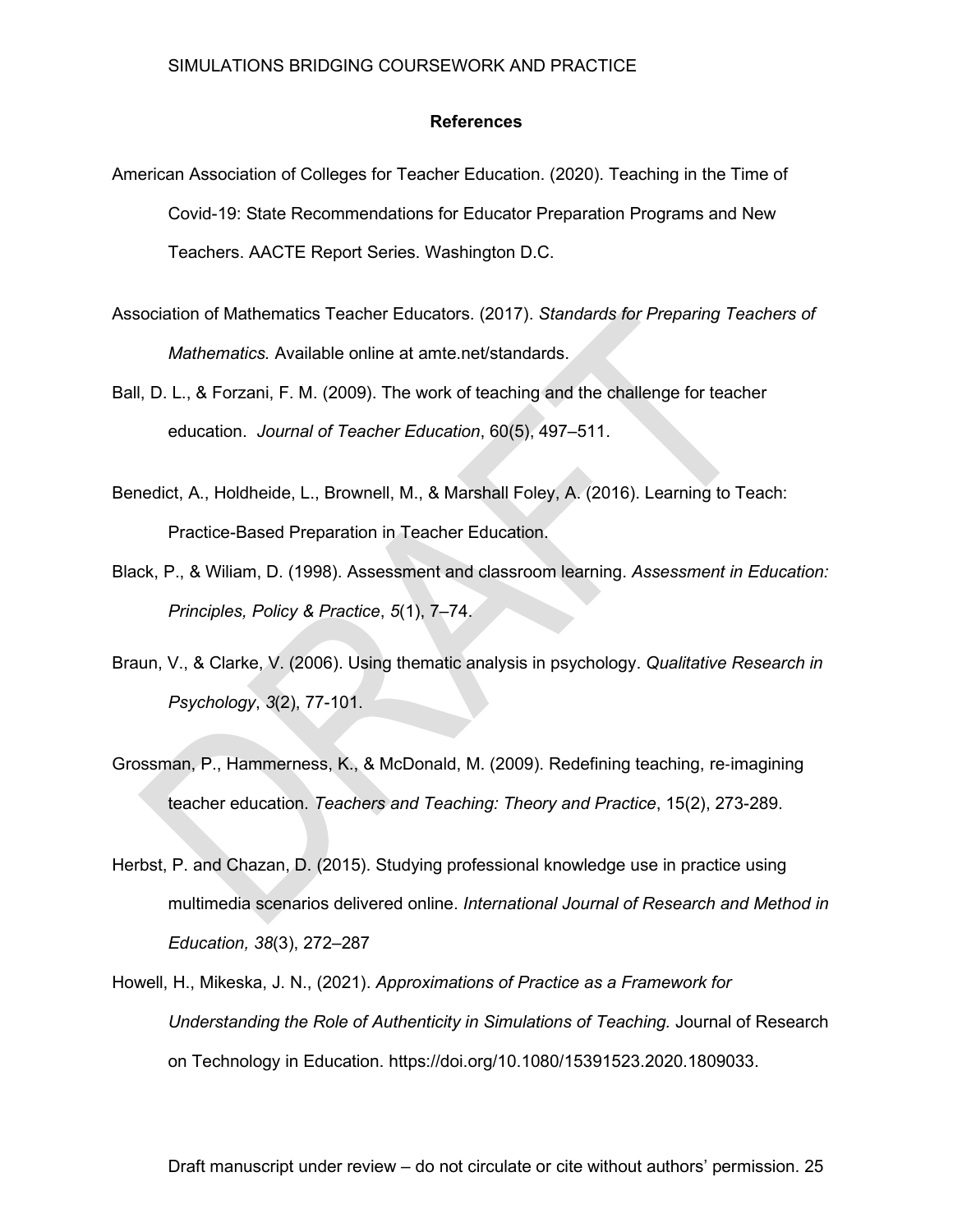- Howell, H., Mikeska, J. N., Tierney, J., Baehr, B., & Lehman, P. (2021). *M1 Ordering Fractions Mathematics Elementary Task.* Qualitative Data Repository. <https://doi.org/10.5064/F6W3BY0S>
- Howell, H. Stone, E., Kane, M. (2019) Future Directions in the Measurement of Mathematics Teachers' Competencies. In Bostic, J., Krupa, E., Shih, J. Quantitative Measures of Mathematical Knowledge: Researching Instruments and Perspectives. New York, NY: Routledge.
- Liebars, C**.,** Howell, H. (2020, February). *Simulations in the Elementary Methods Class: Supporting Preservice Teachers in Leading Mathematical Discussions.* Meeting of the Association of Mathematics Teacher Educators (AMTE), Phoenix, AZ.
- Miles, M. B., Huberman, A. M., & Saldaña, J. (2014). *Qualitative data analysis: A sourcebook*. Beverly Hills, CA: Sage.
- Mikeska, J. N., & Howell, H. (2021, March). Pushing the boundaries of practice-based teacher education: How can online simulated classrooms be used productively to support STEM teacher learning? Advancing Research & Innovation in the STEM Education of Preservice Teachers in High-Need School Districts (ARISE). Retrieved from [https://aaas-arise.org/2021/03/30/pushing-the-boundaries-of-practice-based-teacher](https://aaas-arise.org/2021/03/30/pushing-the-boundaries-of-practice-based-teacher-education-how-can-online-simulated-classrooms-be-used-productively-to-support-stem-teacher-learning/)[education-how-can-online-simulated-classrooms-be-used-productively-to-support-stem](https://aaas-arise.org/2021/03/30/pushing-the-boundaries-of-practice-based-teacher-education-how-can-online-simulated-classrooms-be-used-productively-to-support-stem-teacher-learning/)[teacher-learning/](https://aaas-arise.org/2021/03/30/pushing-the-boundaries-of-practice-based-teacher-education-how-can-online-simulated-classrooms-be-used-productively-to-support-stem-teacher-learning/)

Mikeska, J.N., Howell, H., & Kinsey, D. (2021). *Inside the black box: How elementary teacher educators support preservice teachers in preparing for and learning from online simulated teaching experiences.* [Manuscript submitted for publication]. K-12 Center for Learning, Teaching, and Assessment, Educational Testing Service.